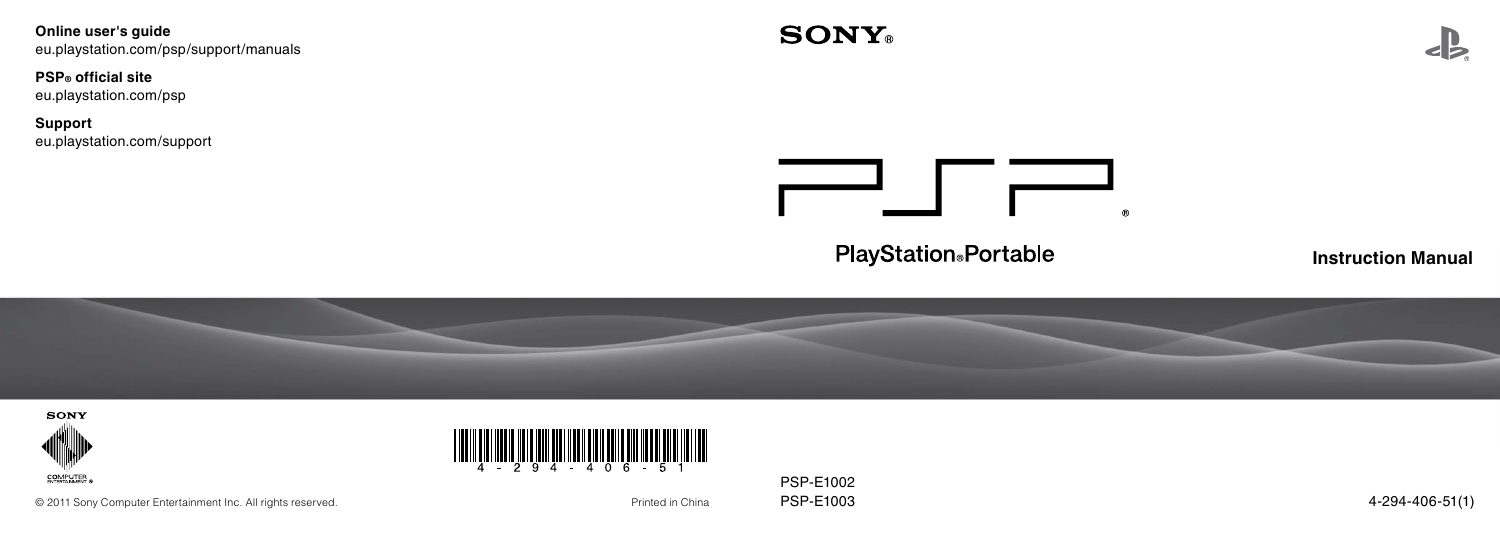# **Table of contents**

# **[Warning and caution](#page-3-0)**

# **[Using the PSP® system](#page-9-0)**

| Part names and functions  10                              |
|-----------------------------------------------------------|
|                                                           |
| Turning the system on and off  15                         |
| Using the $XMB_{\infty}$ (XrossMediaBar) menu $\cdots$ 16 |
| Playing Universal Media Disc games 18                     |
| Playing Memory Stick Duo <sup>™</sup> content………… 19      |
| Using the on-screen keyboard  20                          |
| Setting the parental control level 22                     |
| Updating the system software  24                          |
|                                                           |

# **[Support](#page-27-0)**

# **[Additional Information](#page-36-0)**

| Before disposing of or transferring the PSP <sup>®</sup> |
|----------------------------------------------------------|
|                                                          |
|                                                          |
|                                                          |
| Copyright and trademarks  42                             |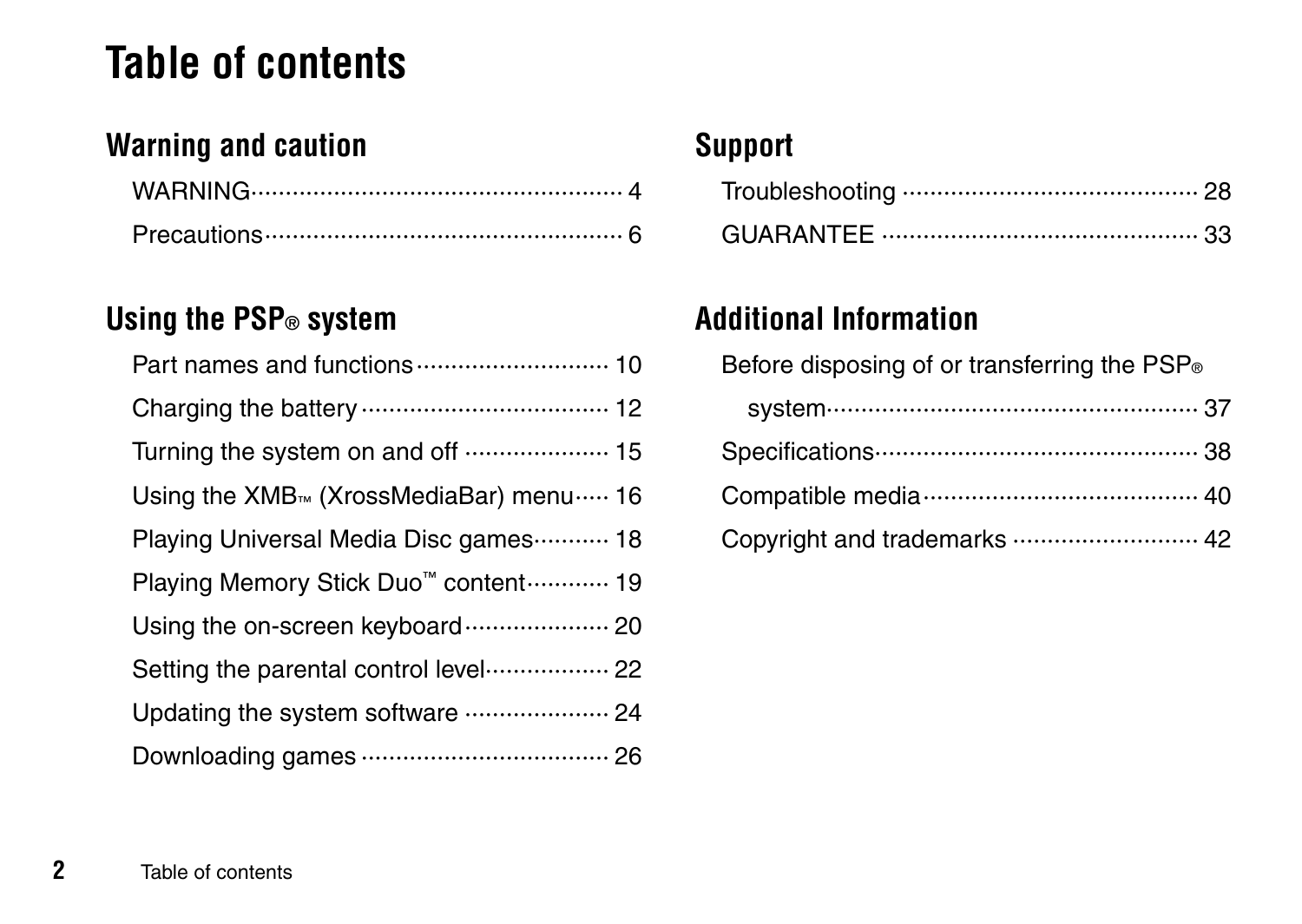Information about system functionality and images published in this document may vary from those for your PSP® system, depending on the system software version in use.

## **PSP® system documentation**

You can find information about the PSP® system in this manual as well as online.

## **• Instruction Manual (this document)**

This manual explains hardware features and provides basic information about how to set up and operate the PSP® system and how to start playing games. The manual also includes warnings and precautions for the safe and proper use of the system.

## **• User's Guide**

This online guide contains detailed information about using PSP® system features. You can view the online user's guide using a PC Web browser. **eu.playstation.com/psp/support/manuals**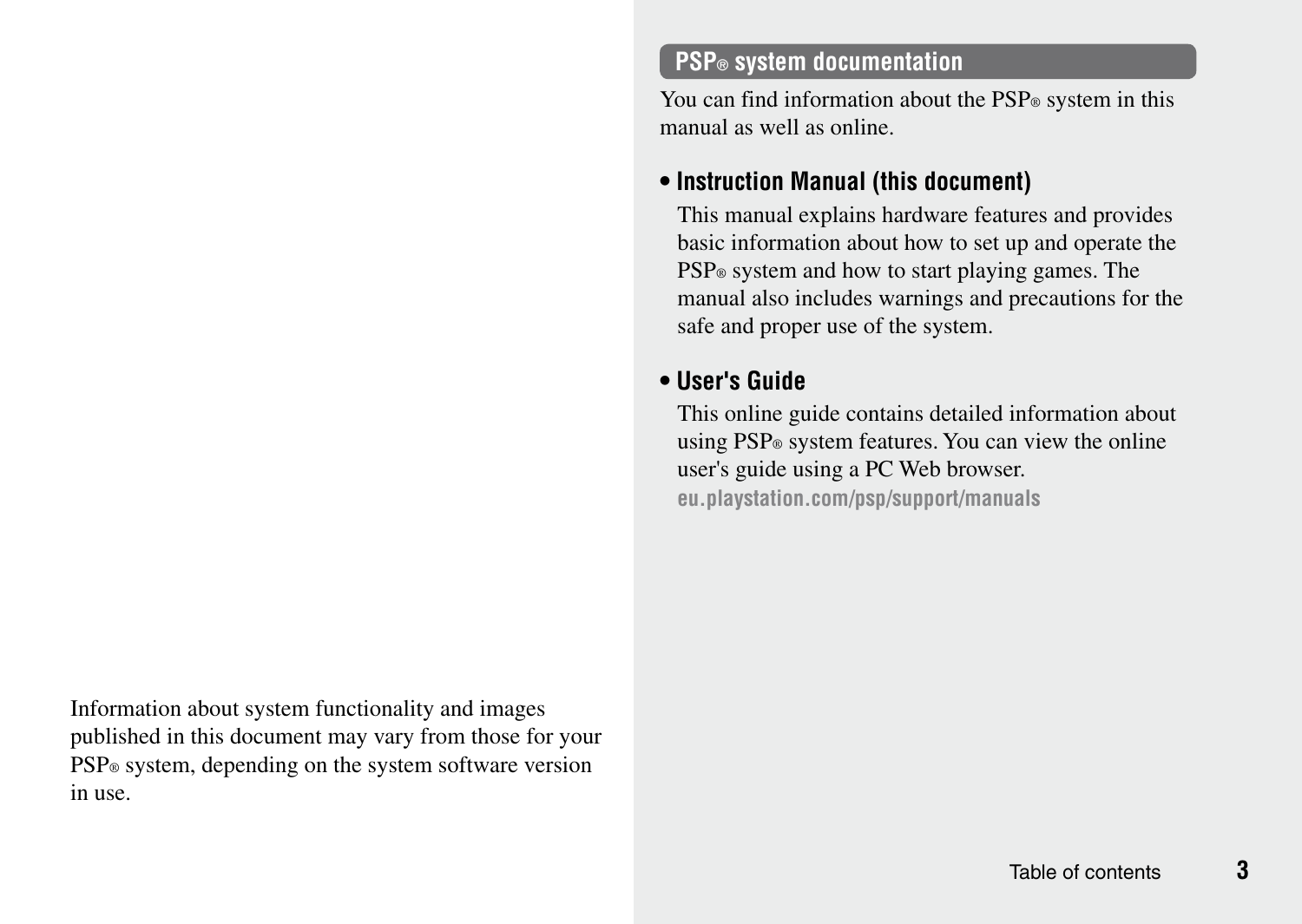# <span id="page-3-0"></span>**WARNING**

**To avoid electrical shock, do not open the cabinet. Refer servicing to qualified personnel only.**

**Use the supplied AC adaptor only. If you use other types, it may cause fire, electrical shocks or a malfunction.**

**CAUTION - Use of controls or adjustments or performance of procedures other than those specified herein may result in hazardous radiation exposure.**

CLASS 1 LASER PRODUCT LASER KLASSE 1 PRODUKT

This appliance is classified as a CLASS 1 LASER product under IEC60825-1+A2: 2001.

- This product is intended for ages 6 and up.
- Avoid prolonged use of the PSP® system. To help prevent eye strain, take a break of about 15 minutes during every hour of play.
- If you experience any of the following health problems, discontinue use of the system immediately. If symptoms persist, consult with your doctor.
	- Dizziness, nausea, fatigue or symptoms similar to motion sickness
	- Discomfort or pain in a part of the body, such as eyes, ears, hands or arms

# **FOR CUSTOMERS IN THE UNITED KINGDOM Regulatory information**

• The nameplate is located inside the disc cover of the system.

The manufacturer of this product is Sony Computer Entertainment Inc., 1-7-1 Konan, Minato-ku, Tokyo 108-0075 Japan. The Authorised Representative for EMC and product safety is Sony Deutschland GmbH, Hedelfinger Strasse 61, 70327 Stuttgart Germany.

Distributed in Europe by Sony Computer Entertainment Europe Ltd, 10 Great Marlborough Street, London, W1F 7LP.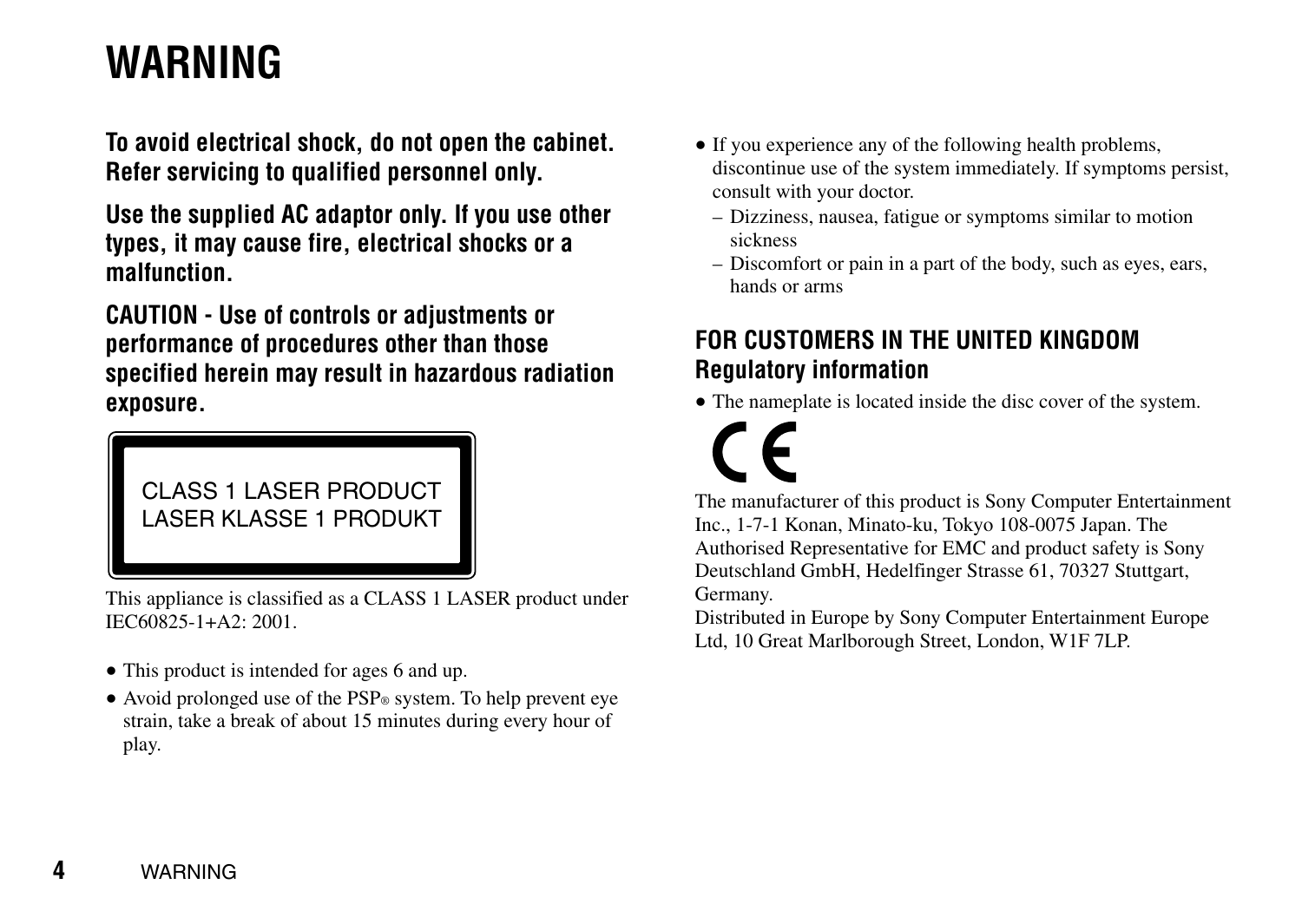## **Photosensitivity**

Always play in a well lit environment. Take regular breaks, 15 minutes every hour. Avoid playing when tired or suffering from lack of sleep. Some individuals are sensitive to flashing or flickering lights or geometric shapes and patterns, may have an undetected epileptic condition and may experience epileptic seizures when watching television or playing videogames. Consult your doctor before playing videogames if you have an epileptic condition and immediately should you experience any of the following symptoms whilst playing: dizziness, altered vision muscle twitching, other involuntary movement, loss of awareness, confusion and/or convulsions.

# **Repetitive Motion Injuries**

Avoid prolonged use of the PSP® system. Take a 15 minute break every hour. Stop using the PSP® system immediately if you experience an unpleasant sensation or pain in your hands, wrists or arms. If the condition persists, consult a doctor.

## **Headphones**

Adjust your headphone volume so that surrounding sounds can be heard. If you experience ringing or any discomfort in your ears. discontinue use of your Headphones.

# **System Software**

The System Software included within this product is subject to a limited licence from Sony Computer Entertainment Inc. Refer to http://www.scei.co.jp/psp-eula/ for further details.

# **About national export control**

This product may fall within the scope of national export control legislation. You must comply fully with the requirements of such legislation and of all other applicable laws of any jurisdiction in relation to this product.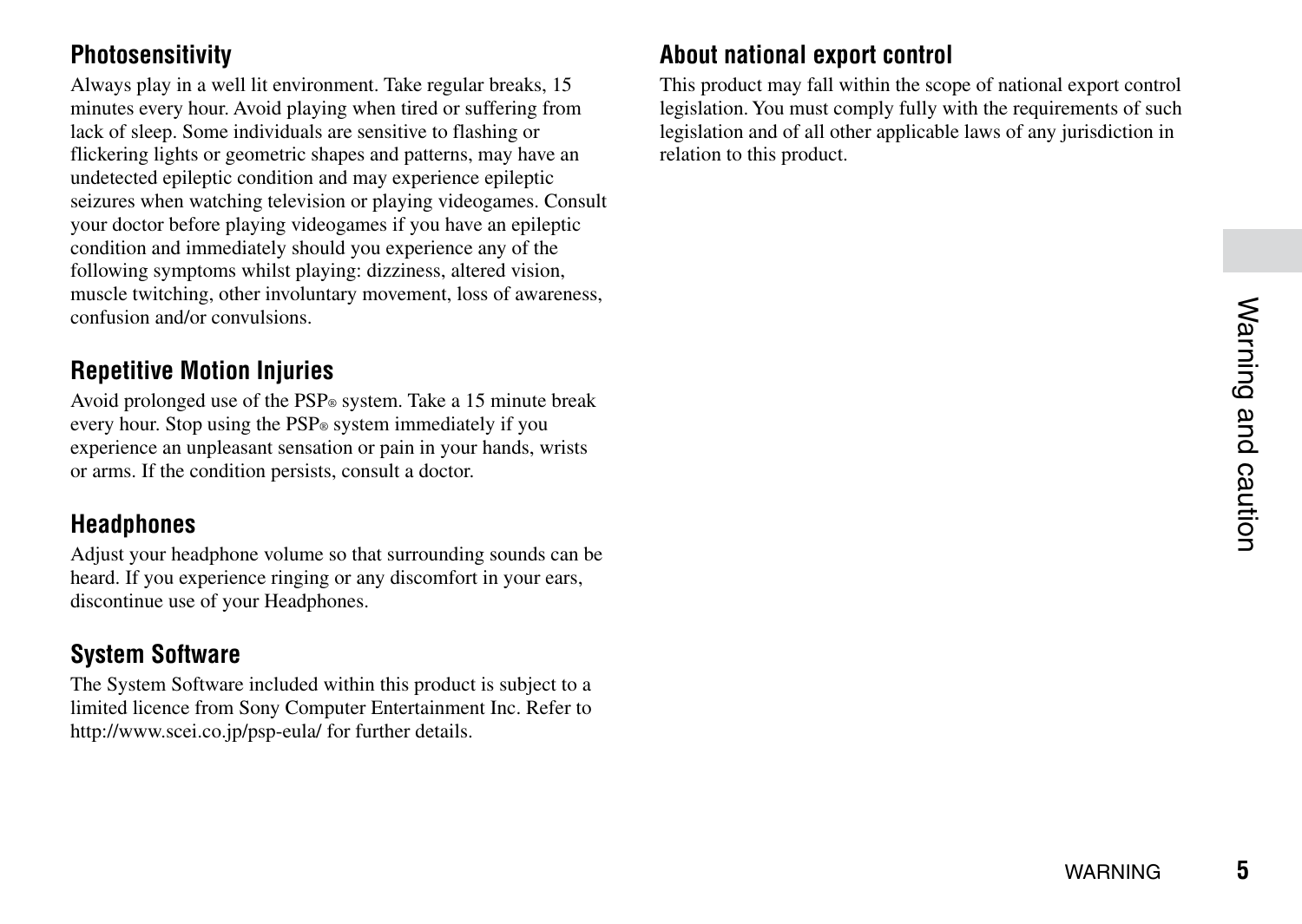# <span id="page-5-0"></span>**Precautions**

Before using this product, carefully read this manual and retain it for future reference.

#### **Accessory compatibility**

Do not use accessories or peripherals that are intended for another model of the PSP® system, as these accessories/ peripherals may not be compatible with your system. Visit http://eu.playstation.com/psp for details.

## **Safety**

This product has been designed with the highest concern for safety. However, any electrical device, if used improperly, has the potential for causing fire, electrical shock or personal injury. To help ensure accident-free operation, follow these guidelines:

- Observe all warnings, precautions and instructions.
- Regularly inspect the AC adaptor.
- Stop use, unplug the AC adaptor from the electrical outlet and disconnect any other cables immediately if the device functions in an abnormal manner, produces unusual sounds or smells or becomes too hot to touch, or has become misshapen.

## **Use and handling**

- Use in a well-lit area and keep the screen a safe distance from your face.
- Keep the system and accessories out of the reach of small children. Small children may swallow the Memory Stick Duo™ media or wrap the cables/straps around themselves, which may inflict injury or cause an accident or a malfunction.
- Do not use the system while driving or riding a bicycle.
- Do not use the system or accessories near water.
- Use only attachments/accessories specified by the manufacturer.
- Do not expose the system or accessories to high temperatures, high humidity, or direct sunlight.
- Do not leave the system or accessories in a car with the windows closed (particularly in summer).
- Do not expose the system or accessories to dust, smoke or steam.
- Do not allow liquid or small particles to get into the system or accessories.
- Do not place the system or accessories on surfaces that are tilted, unstable or subject to vibration.
- Do not throw, drop or step on the system or accessories, and do not subject the devices to strong physical shock. Sitting down with the PSP® system in a pocket or placing the system in the bottom of a backpack along with heavy objects may cause damage to the system.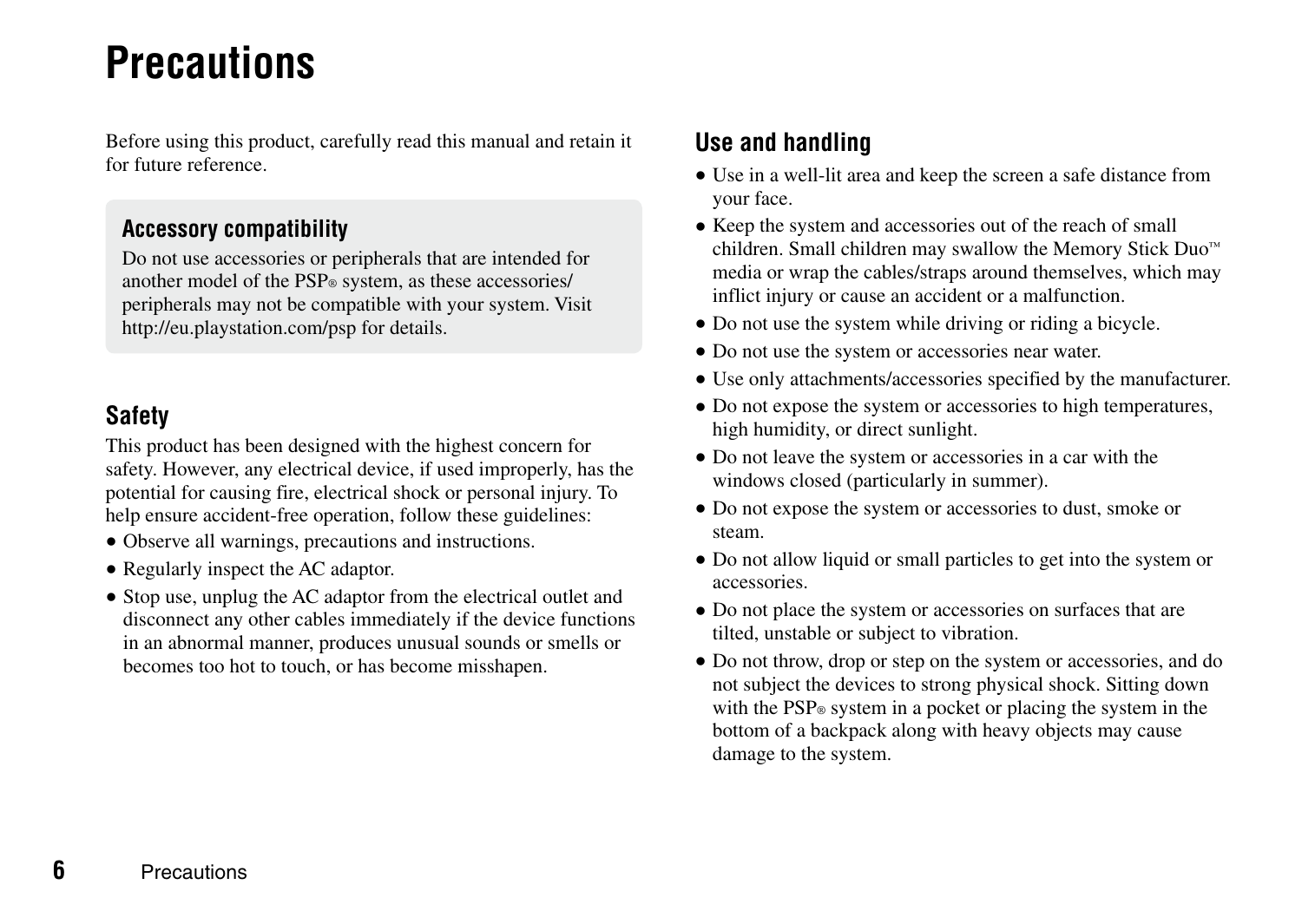7

- Do not forcibly twist the PSP<sup>®</sup> system or expose the system to strong physical shock during gameplay, as doing so can damage the system.
- Handle the analog stick with care.
- Do not put heavy objects on the system or accessories.
- Do not touch or insert foreign objects into the connectors of the system or accessories.
- Depending on the conditions of use, the system or AC adaptor may reach temperatures of 40°C or more. Do not touch the system or AC adaptor for an extended period of time under these conditions. Extended contact under these conditions may cause low-temperature burns\*.
	- \* Low-temperature burns are burns that occur when the skin is in contact with objects of relatively low temperatures (40°C or more) for an extended period of time.

# **AC adaptor use**

- For your safety, use only a supplied AC adaptor. Other types may cause fire, electrical shocks or a malfunction.
- Do not touch the plug of the AC adaptor with wet hands.
- Do not touch the AC adaptor or the system, if connected to an electrical outlet, during an electrical storm.
- Do not allow dust or foreign matter to build up around the system or accessory connectors. If there is dust or foreign matter on the system's connectors or the AC adaptor, wipe it off with a dry cloth before connecting. Dust or other matter on the connectors can result in fire or electrical shock.
- Unplug the AC adaptor from the electrical outlet and disconnect any other cables from the system before cleaning or when you do not intend to use the system for an extended period of time.
- Protect the AC adaptor from being walked on or pinched particularly at plugs, convenience receptacles and the point where they exit from the system.
- When disconnecting the AC adaptor, hold it by the plug and pull straight out from the electrical outlet. Never pull by the cord and do not pull at an angle.
- Do not use the system to play games or video when the system is covered with any type of fabric. If you want to pause or temporarily store the system while playing games or video, put the system in sleep mode before placing it in the case or covering. Also do not use the AC adaptor when covered with fabric to help avoid overheating.
- Do not connect the AC adaptor to a voltage transformer or inverter. Connecting the  $A\overline{C}$  adaptor to a voltage transformer for overseas travel or an inverter for use in an automobile may cause heat to build up in the AC adaptor and may cause burns or a malfunction.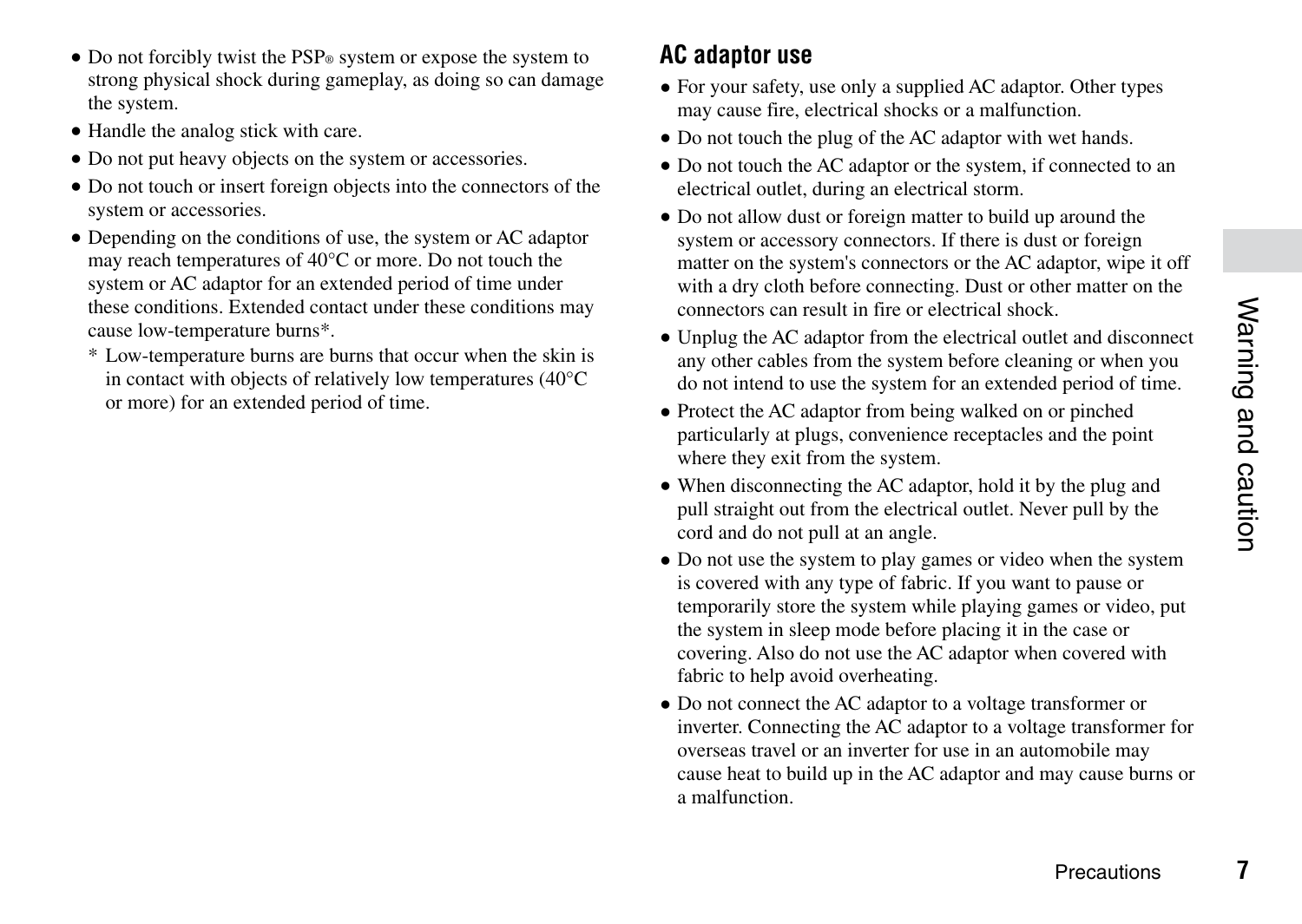# **LCD screen**

- The LCD screen is made of glass and may crack if subjected to excessive force.
- Pixels that are not lit or are continuously lit may appear in certain locations on the LCD screen. The appearance of such spots is a normal occurrence associated with LCD screens and is not a sign of a system malfunction. LCD screens are made using highly precise technology. However, a very small number of dark pixels or continuously lit pixels exist on each screen. Also, a distorted image may remain on the screen for several seconds after the system has been turned off.
- Direct exposure to sunlight may damage the system's LCD screen. Be careful when using the system outdoors or near a window.
- When using the system in a cold environment, you may notice shadows on the graphics or the screen may appear darker than usual. This is not a malfunction, and the screen will return to normal when the temperature goes up.
- Do not leave still images displayed on the screen for an extended period of time, as doing so may cause a faint image to be left permanently on the screen.

# **About the "pickup"**

Do not touch the "pickup" located inside the disc cover of the system. Touching the pickup may damage the system.



#### **Never disassemble the system or accessories**

Use the PSP® system and accessories according to the instructions in this manual. No authorisation for the analysis or modification of the system, or the analysis and use of its circuit configurations, is provided. Disassembling will void the system warranty and may be harmful. The LCD screen, in particular, contains dangerous, high-voltage parts, and the laser beam for reading Universal Media Disc may cause visual impairment if exposed directly to the eyes.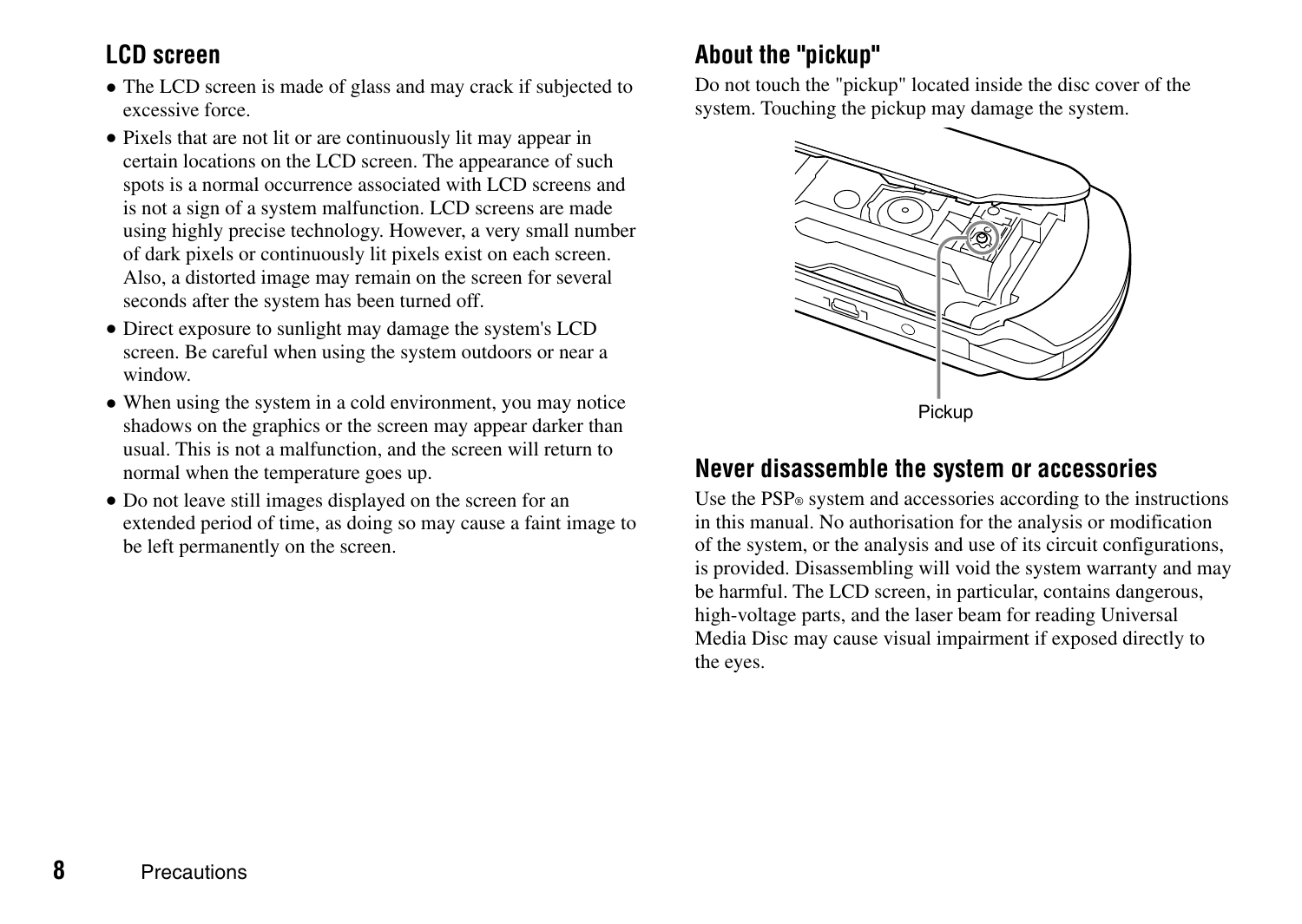a

## **Moisture condensation**

If the PSP® system or Universal Media Disc is brought directly from a cold location to a warm one, moisture may condense on the lens inside the system or on the Universal Media Disc. Should this occur, the system may not operate properly. In this case, remove the Universal Media Disc and turn off and unplug the system. Do not put the Universal Media Disc back in until the moisture evaporates (this may take several hours). If the system still does not operate properly, contact the appropriate PSP® customer service helpline which can be found within every PSP® format software manual.

# **Universal Media Disc handling**

- Do not touch the opening on the rear of the disc (recorded surface of the disc) with your fingers.
- Do not allow dust, sand, foreign objects or other types of dirt to get on the disc.
- If the Universal Media Disc becomes dirty, gently wipe the exterior and recorded surfaces of the Universal Media Disc using a soft cloth. Do not use solvents or other chemicals.
- Do not use a Universal Media Disc that is cracked or warped or has been repaired. The Universal Media Disc may break inside the PSP® system, leading to injury or malfunction.

# **Handling and care of exterior surfaces**

Follow the guidelines listed below to help avoid deterioration or discolouration of the PSP® system.

- Do not use solvents or other chemicals to clean the exterior surface.
- Do not allow the system to remain in direct contact with rubber or vinyl products for an extended period of time.

 Do not use a chemically-treated cleaning cloth to wipe off the system.

# **Before using the analog stick**

- Do not attempt to remove the analog stick from the system front, as doing so will damage the system and may result in injury.
- For best results, go to  $\mathbb{Z}$  (Settings)  $\Rightarrow$  Q (System Settings), and then with the [System Information] screen displayed, rotate the analog stick in a circular motion to adjust the analog stick's range of movement.

# **Cleaning**

For safety reasons, unplug the AC adaptor from the electrical outlet and disconnect any other cables before cleaning the system.

#### **Cleaning the exterior surface and LCD screen**

Wipe gently with a soft cloth.

#### **Cleaning the connectors**

If the connectors on the PSP<sup>®</sup> system or on the USB cable become dirty, signals may not be sent or received properly. Also, if the connector on the headphones becomes dirty, you may experience noise or interruptions in sound. Wipe the connectors with a dry, soft cloth to keep in clean condition.

## **Cases and coverings**

When placing the PSP® system in a commercially available case. turn off the power or put the system in sleep mode. Do not use the system while it is in the case. Leaving the system on, or using it while in a case or covering may cause overheating or may damage the system.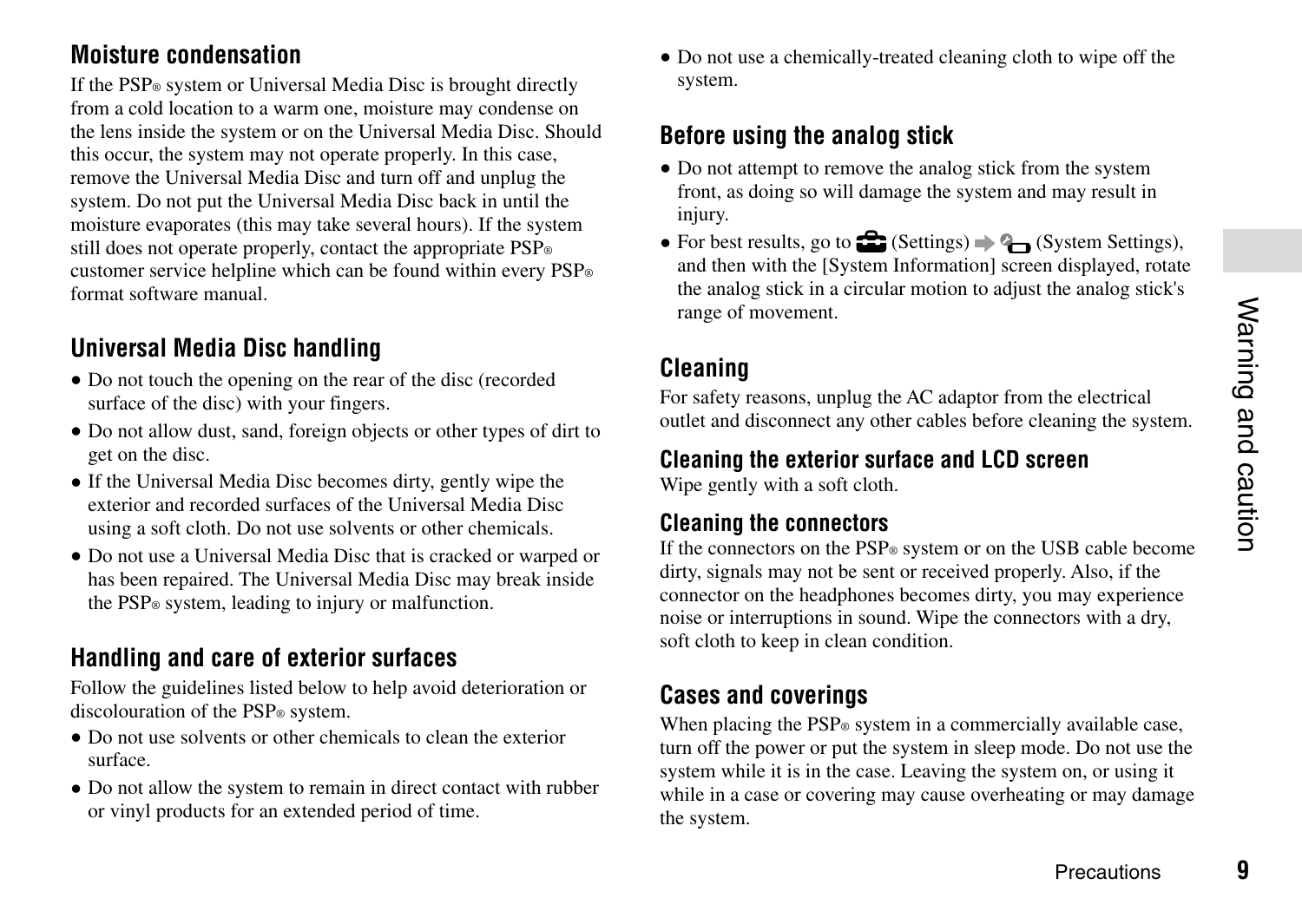# <span id="page-9-0"></span>**Part names and functions**

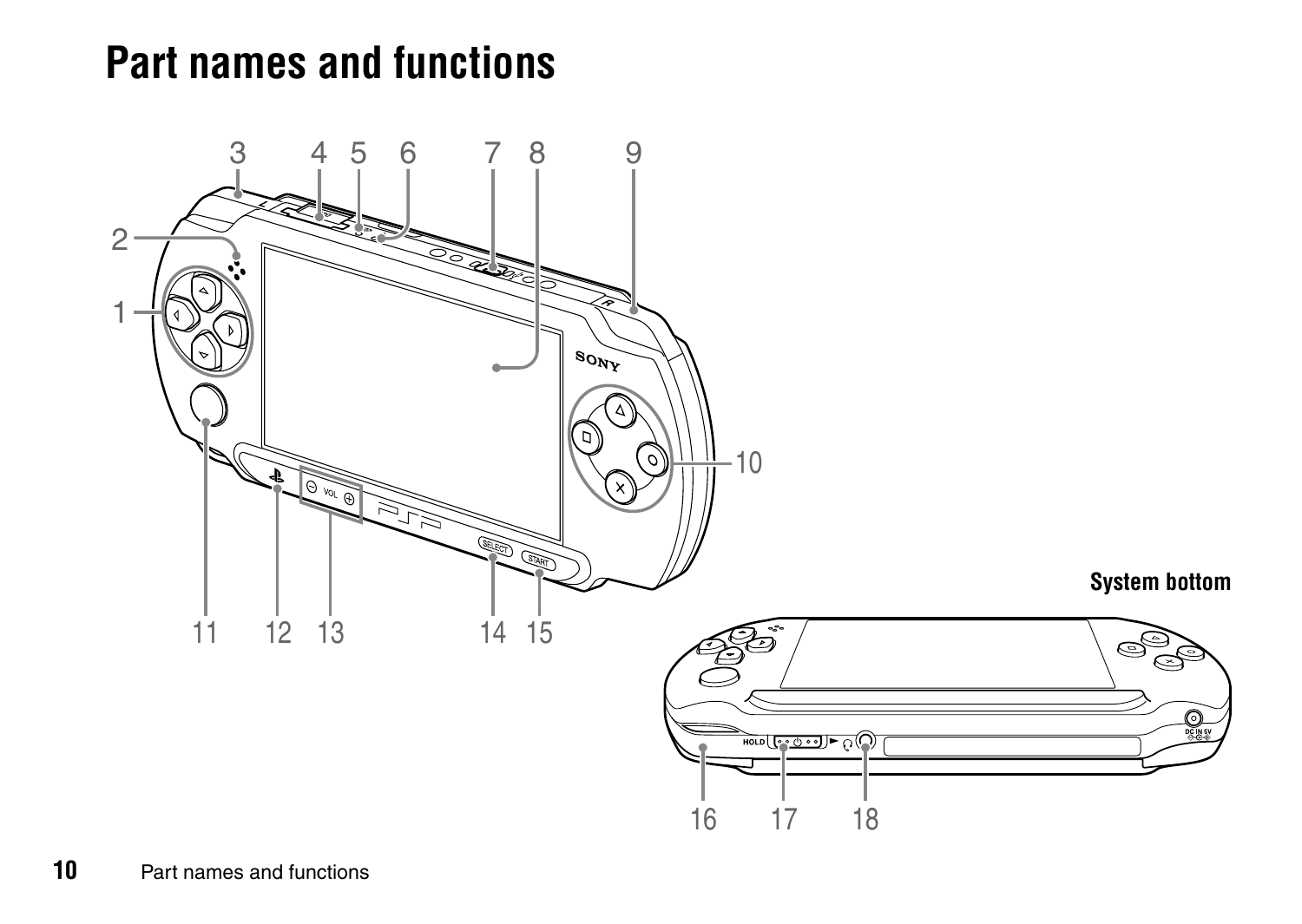# 1 **Directional buttons**

# 2 **Speaker**

- 3 **L button**
- 4 **Memory Stick PRO Duo™ slot**

# 5 **Memory Stick PRO Duo™ access indicator**

Lights up when data is being read or written from Memory Stick Duo™ media

# **Notice**

When the Memory Stick PRO Duo™ access indicator is lit, do not eject the Memory Stick Duo<sup>™</sup> media, turn off the system, or put the system into sleep mode, as doing so may cause data loss or corruption.

# 6 **POWER indicator Solid green** Power on

 **Solid orange** Charging

 **Flashing green** Charge level low

 **Light off** Power off/In sleep mode

7 **USB connector**

8 **LCD screen**

9 **R button**

- 10  $\oslash$  button,  $\oslash$  button,  $\otimes$  button,  $\circledcirc$  button
- 11 **Analog stick**

For use with games that support analog stick operation

- 12 **PS button**
- 13 **Volume button**
- 14 **SELECT button**

# 15 **START button**

# 16 **Strap holder**

Attach a strap (sold separately) as shown below.



# 17 **POWER/HOLD switch Slide right** Turn the system on and off

 $\leftrightarrow$  page 15).

**Slide left** Lock the system buttons.

# 18 **Headset connector**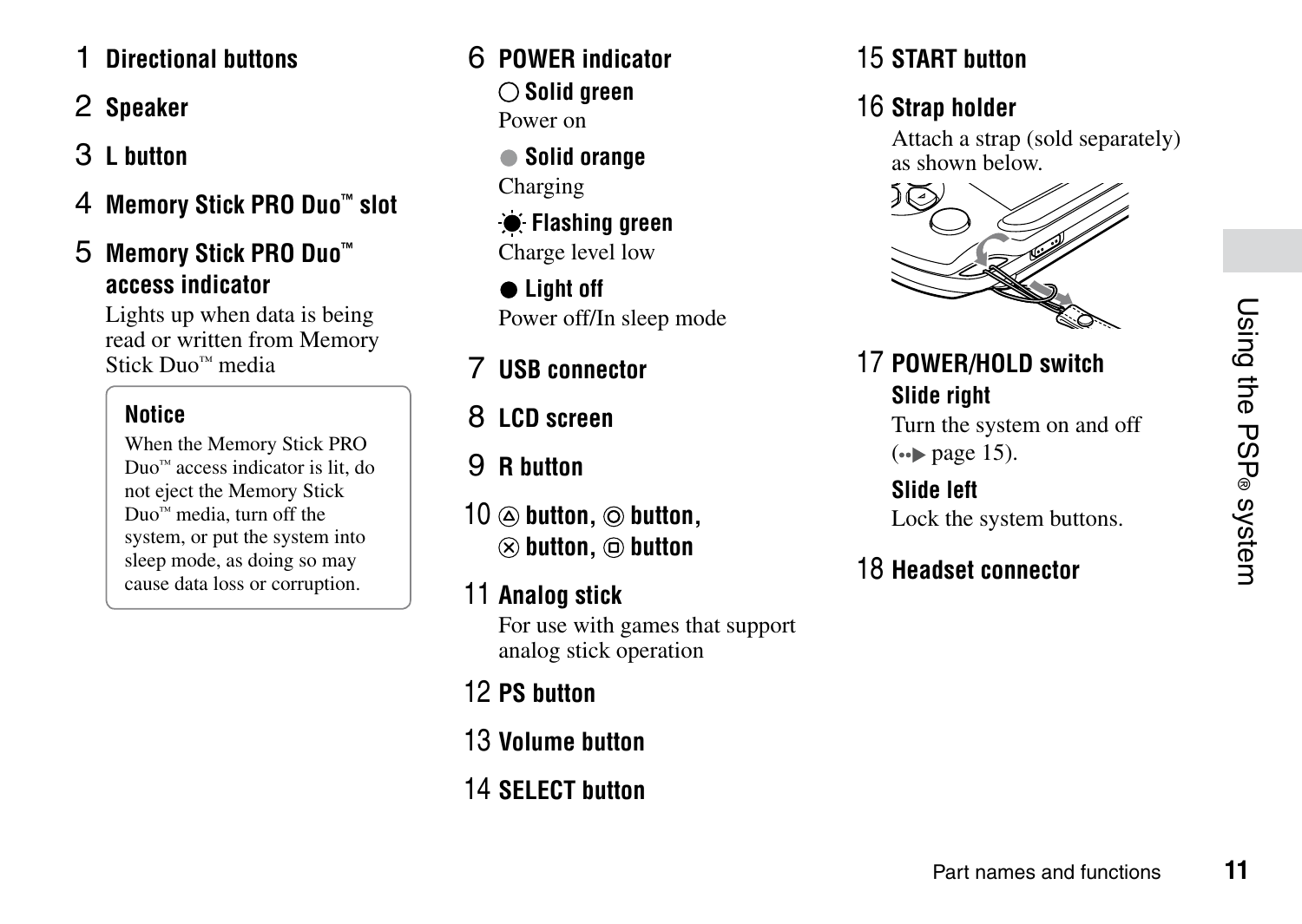# <span id="page-11-0"></span>**Charging the battery**

Before using the PSP® system for the first time after purchase, or when the battery charge level is low, follow the steps below to charge the battery.

# **Caution**

- Stop use, unplug the AC adaptor from the electrical outlet and disconnect any other cables immediately if the device functions in an abnormal manner, produces unusual sounds or smells or becomes too hot to touch, or has become misshapen.
- Do not plug the AC adaptor for the PSP® system into an electrical outlet until you have made all other connections.
- The socket-outlet shall be installed near the equipment and shall be easily accessible.

## **Charging methods**

# **Charging with an AC adaptor\***

The system's battery can be charged using an AC adaptor.



To electrical outlet

The power indicator lights up in orange, indicating that charging has begun. The power indicator turns off when the battery is fully charged.

\* Some regions and countries may use a different AC Adaptor from the one illustrated.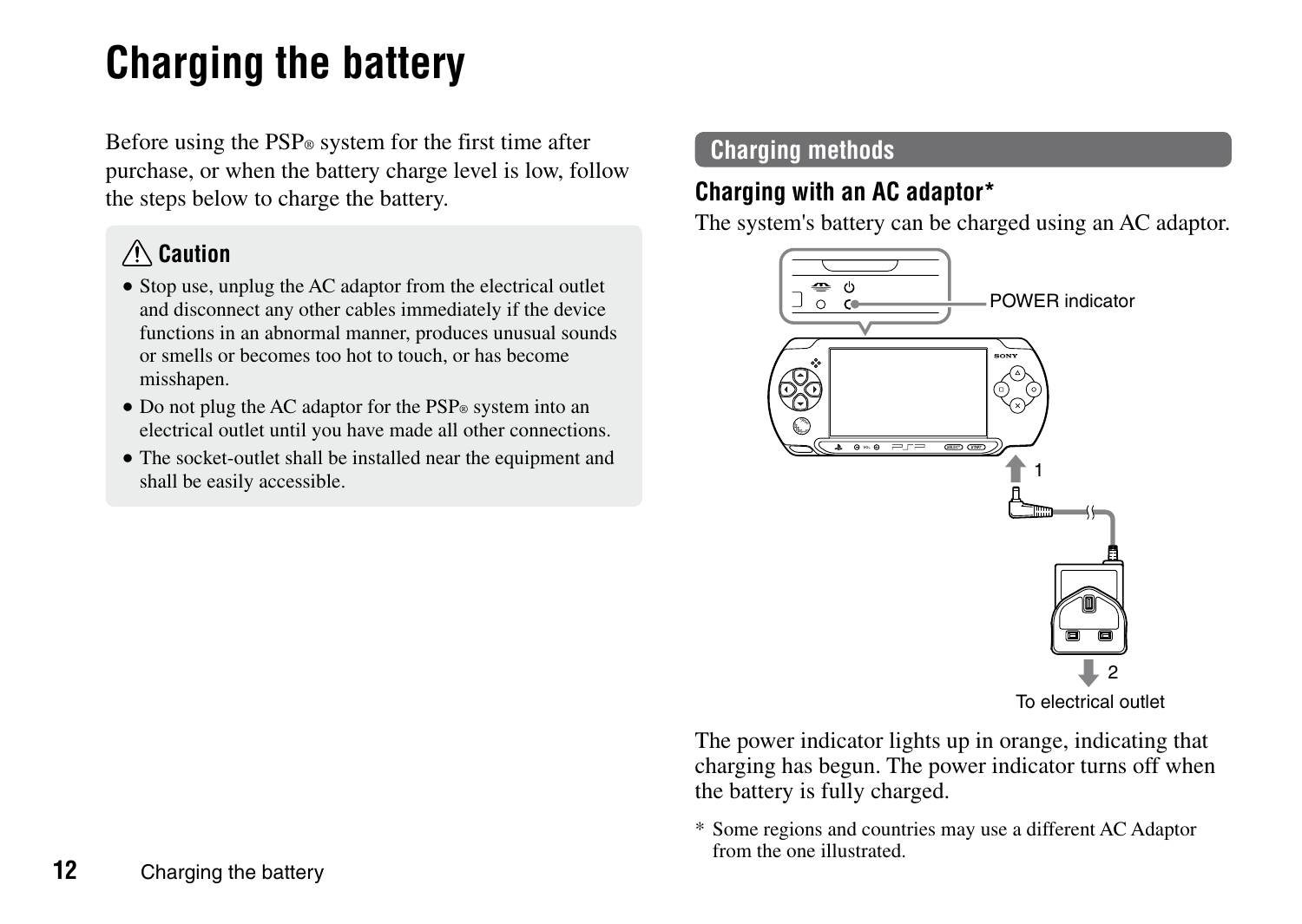# Using the PSP® system **13**Using the PSP® system

# **Charging with a USB device**

When you turn on the  $PSP<sub>®</sub>$  system and then connect it to a device equipped with a USB connector (such as a PC) the system's battery will begin charging. While the battery is charging, the POWER indicator will be lit in orange and [USB Mode] will be displayed on the screen.



#### **Hints**

- You cannot charge the PSP® system using a USB device while playing a game or performing other operations. Use the AC adaptor to charge the battery in such situations.
- $\bullet$  To switch to USB mode manually, select  $\bullet$  (Settings)  $\bullet$ (USB Connection).
- Charging may take longer when the system is turned on during charging or when a USB device is used for charging.
- You may not be able to charge the battery if the USB device or the USB hub does not provide enough power for charging. Try connecting to a different USB device or a different USB connector on the device.

# **Information about the battery charge**

# **Checking the battery charge level**

You can check the battery charge level by the icon displayed in the upper right corner of the screen.



When there is little battery charge left, the  $\Box$  icon is displayed and the power indicator flashes green. If this happens, charge the battery.

#### **Hint**

Depending on usage conditions and environmental factors, the charge level may not reflect the exact charge level.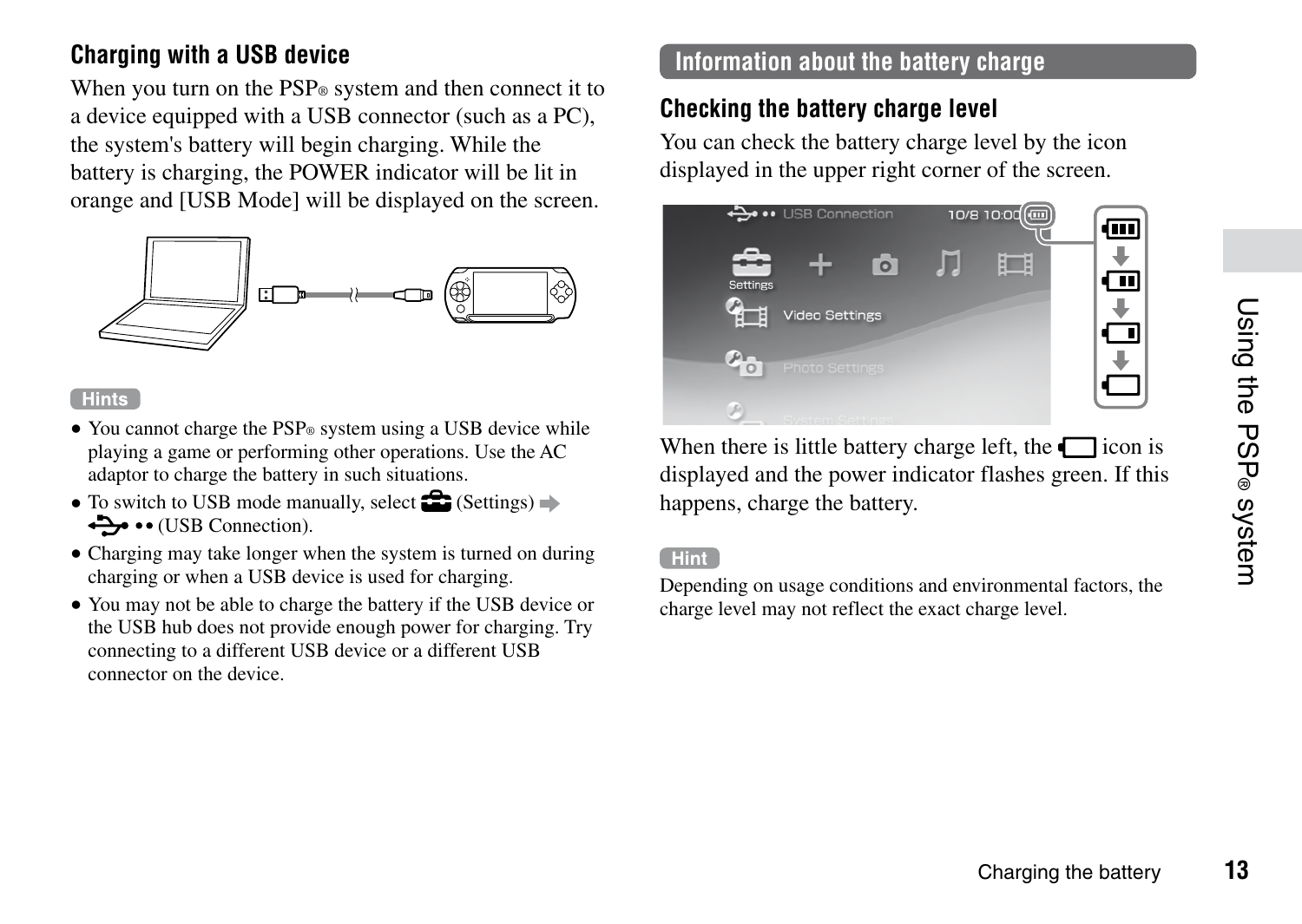# **Estimating the battery charge time**\*

| Charging with the AC<br>adaptor | Approximately 2 hours 20 minutes |
|---------------------------------|----------------------------------|
| Charging with a USB<br>device   | Approximately 4 hours            |

\* When charging a battery with no charge remaining

#### Hint<sup>1</sup>

It is recommended that you charge the battery in an environment with a temperature of 10°C to 30°C. Charging in other environments may not be as effective and may lead to less than optimal battery performance.

# **Estimated battery duration**

| Gameplay       | Approximately $3 - 5$ hours <sup>*1</sup> |
|----------------|-------------------------------------------|
| Video playback | Approximately 3 - 4 hours <sup>*2</sup>   |

\*1Based on tests conducted with the system in single player mode, with headphones in use.

\*2Based on tests conducted using variables of system speakers versus headphones, volume level and screen brightness level.

#### Hint<sup>1</sup>

Battery duration may vary depending on the type of content being played, conditions of use and environmental factors. Battery duration will decrease with repeated usage and age.

# **Battery life**

The built-in battery has a limited life span. Battery duration will decrease with repeated usage and age. When battery duration becomes noticeably short, contact the appropriate PSP® customer service helpline. Details are found within the contact information section at http://eu.playstation.com/support.

#### **Hint**

Battery life span varies depending on how the battery is stored and the conditions of use, including long-term environmental factors such as temperature.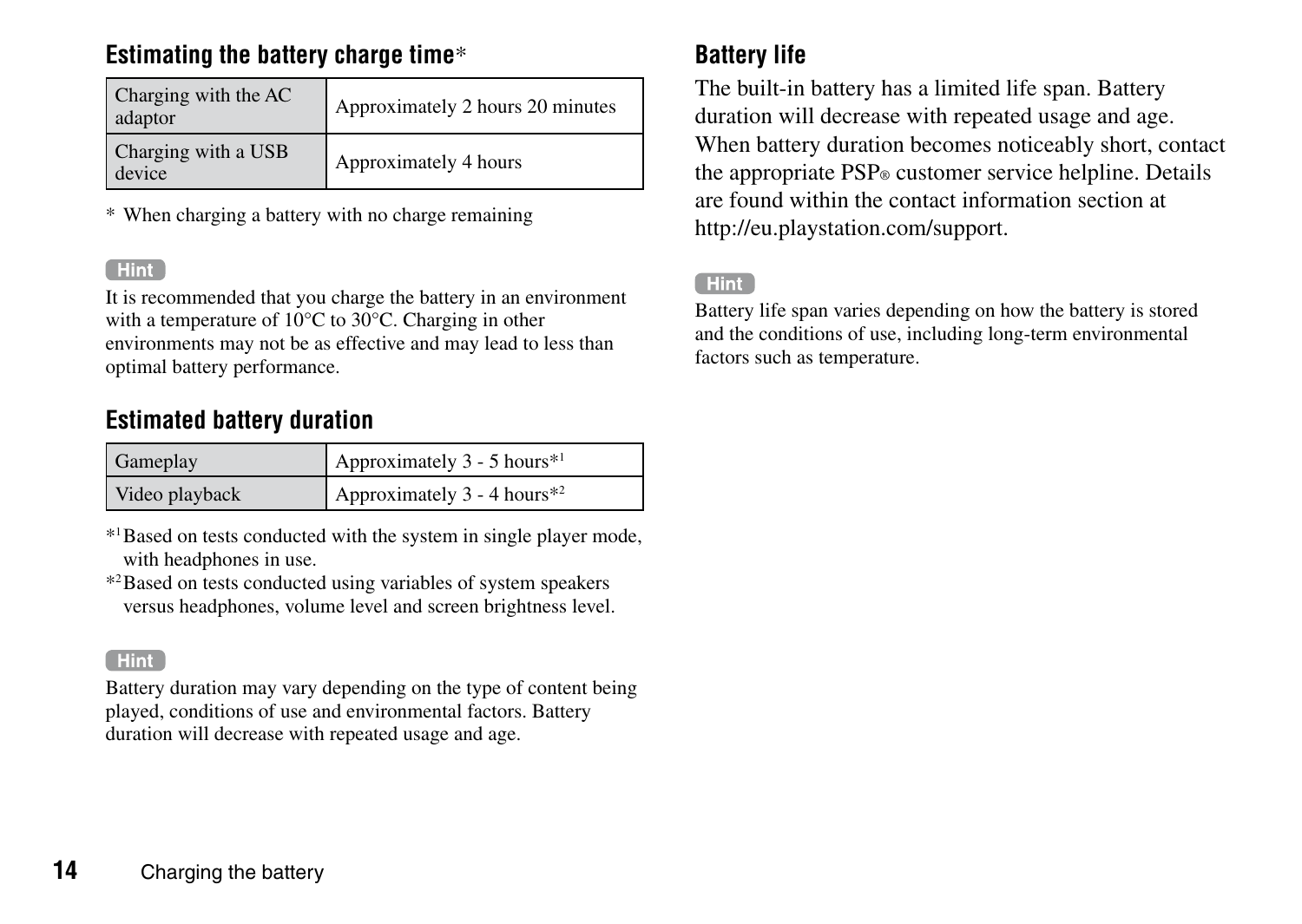# <span id="page-14-0"></span>**Turning the system on and off**

# **Turning the system on**

# 1 **Slide the POWER/HOLD switch to the right.**



The POWER indicator lights up in green.

#### **Turning the system off**

1 **Slide and hold the POWER/HOLD switch to the right. for more than three seconds.**

The POWER indicator turns off.

#### **Putting the system in sleep mode**

You can pause the system while playing games or other content. Playback begins from the point where the system entered sleep mode.

# 1 **Slide the POWER/HOLD switch to the right.**

The POWER indicator turns off and the system enters sleep mode.

#### **Clearing sleep mode**

Slide the POWER/HOLD switch to the right.

#### Hint<sup>1</sup>

Some software may prevent the system from entering sleep mode.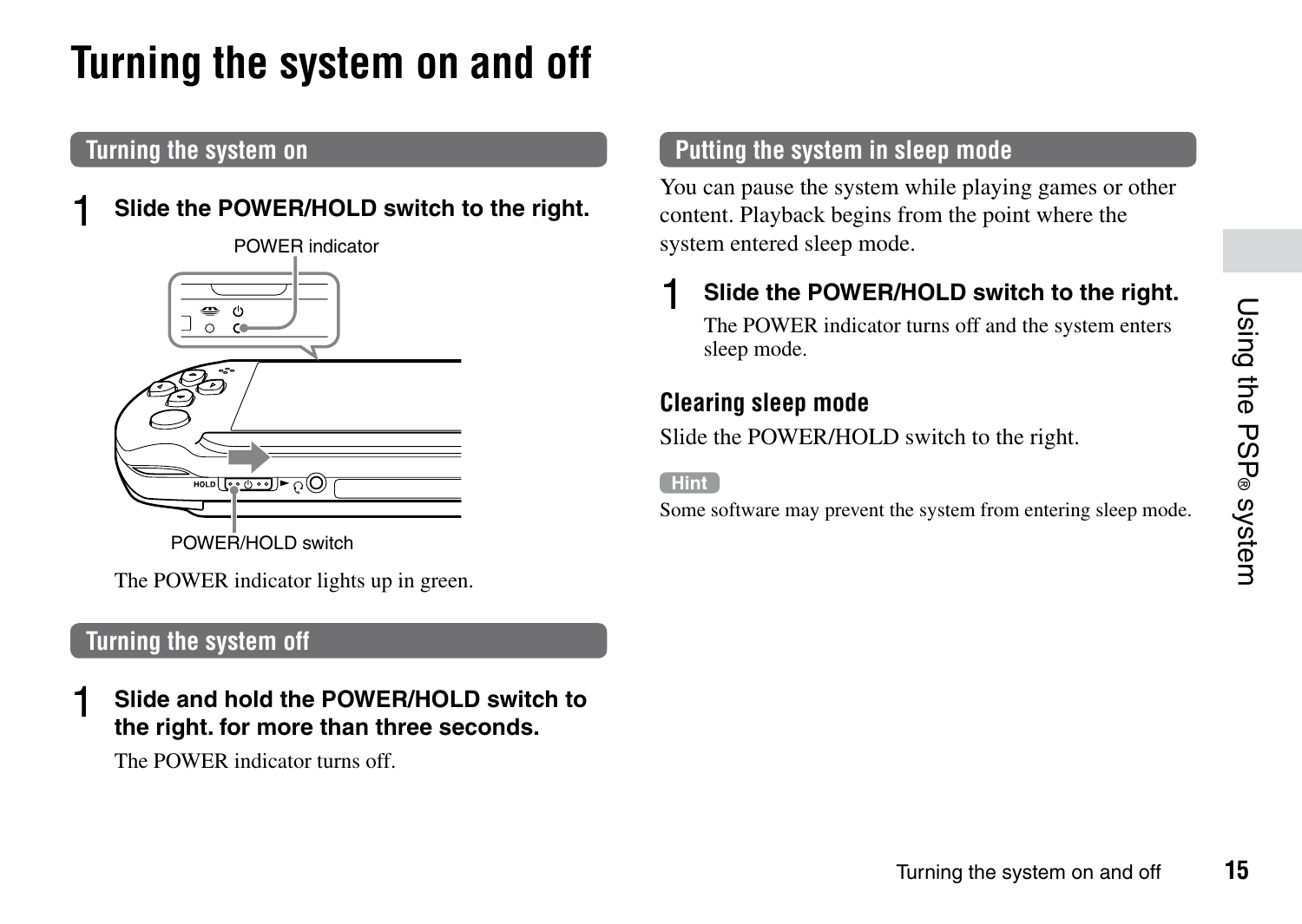# <span id="page-15-0"></span>**Using the XMB™ (XrossMediaBar) menu**

The PSP<sup>®</sup> system includes a user interface called  $XMB<sub>m</sub>$  (XrossMediaBar).

- 1 **Select <sup>a</sup> category using the left or right button.**
- 2 **Select an item using the up or down button.**
- 3 **Press the button to confirm a selected item.**

#### **Hint**

You can cancel an operation by pressing the  $\odot$  button.



Icons displayed on the screen vary depending on the system software version.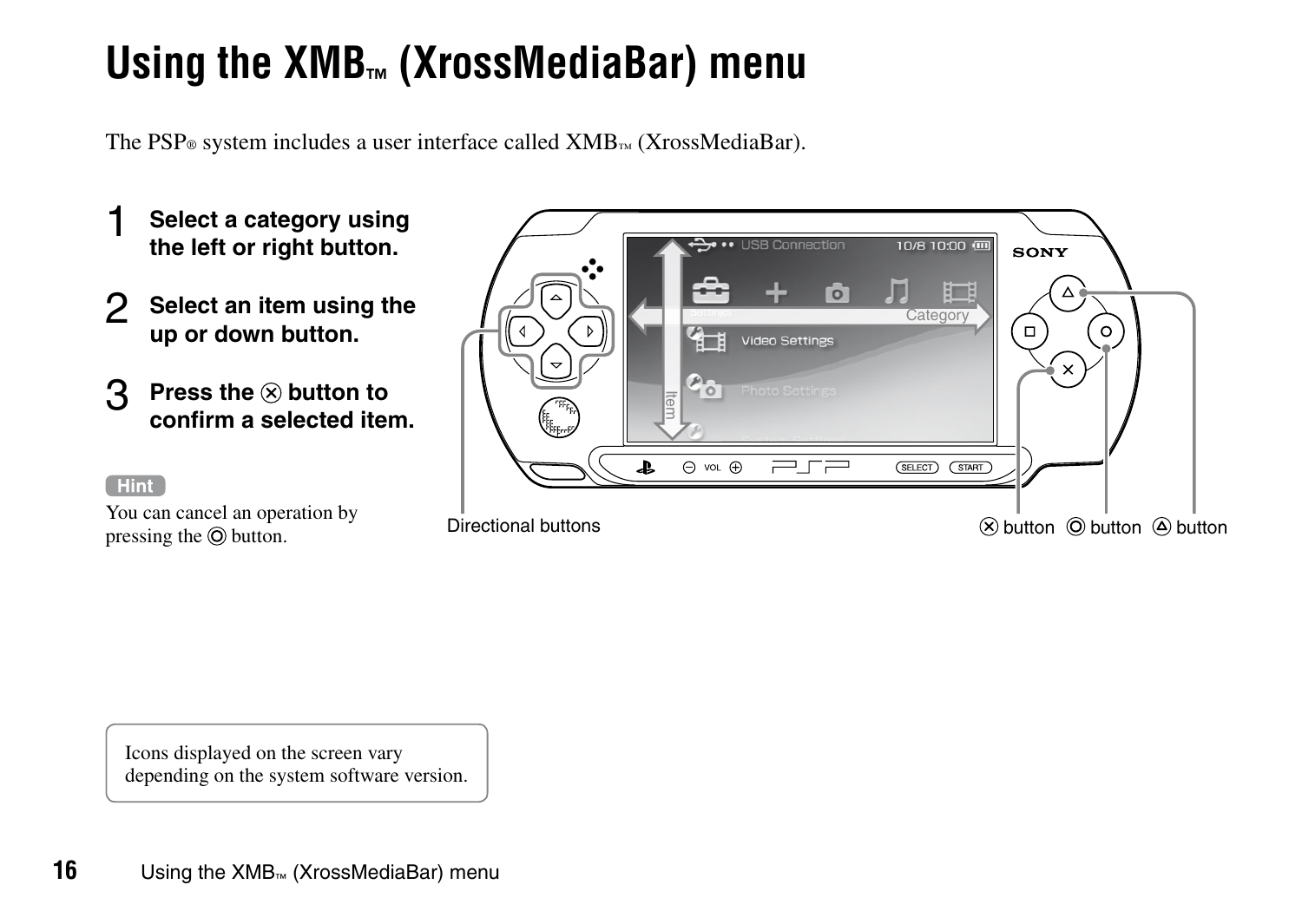# **Using the options menu**

Select an icon, and then press the  $\circledA$  button to display the options menu.



# **Using the control panel**

While playing content, press the  $\hat{\varphi}$  button to display the control panel.



# **Categories**



**Game**

Play games



# **Video**

Watch video



## **Music**

Listen to music



# **Photo**

View photos



# **Extra**

View comics



# **Settings**

Adjust PSP® system settings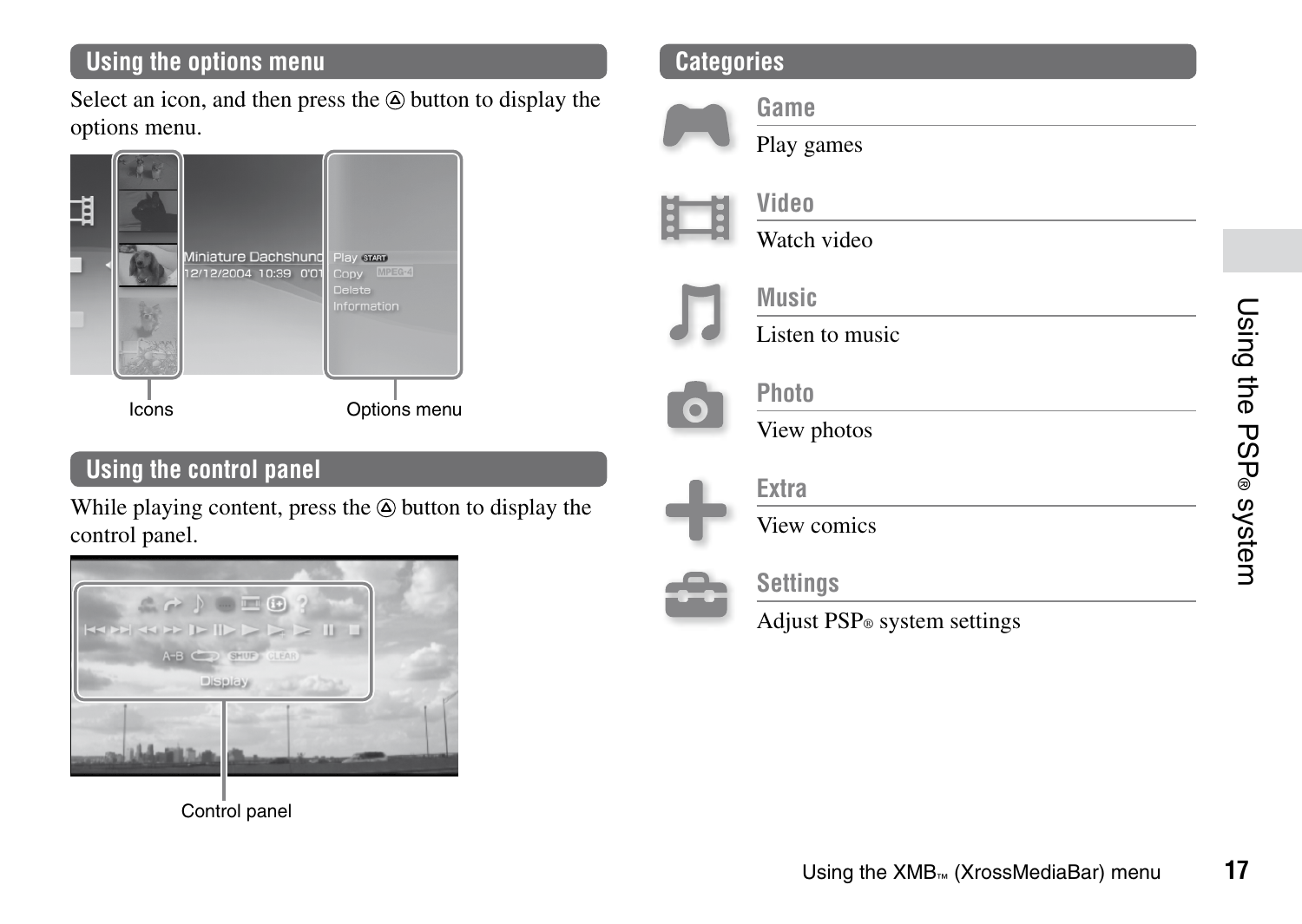# <span id="page-17-0"></span>**Playing Universal Media Disc games**

- 1 **Place your finger in the indentation on the top of the system to open the disc cover.**
- 2 **Insert <sup>a</sup> Universal Media Disc and close the disc cover.**

Check that the disc cover is tightly closed.

Do not touch the recorded surface.



## 3 **Select the icon, and then press the button.**

Playback begins.

#### Hints

- To remove the Universal Media Disc, stop playback and then open the disc cover.
- To save game data, you must first insert a Memory Stick Duo™ in the memory stick slot.

#### **Quitting a game**

Press the PS button to quit a game.

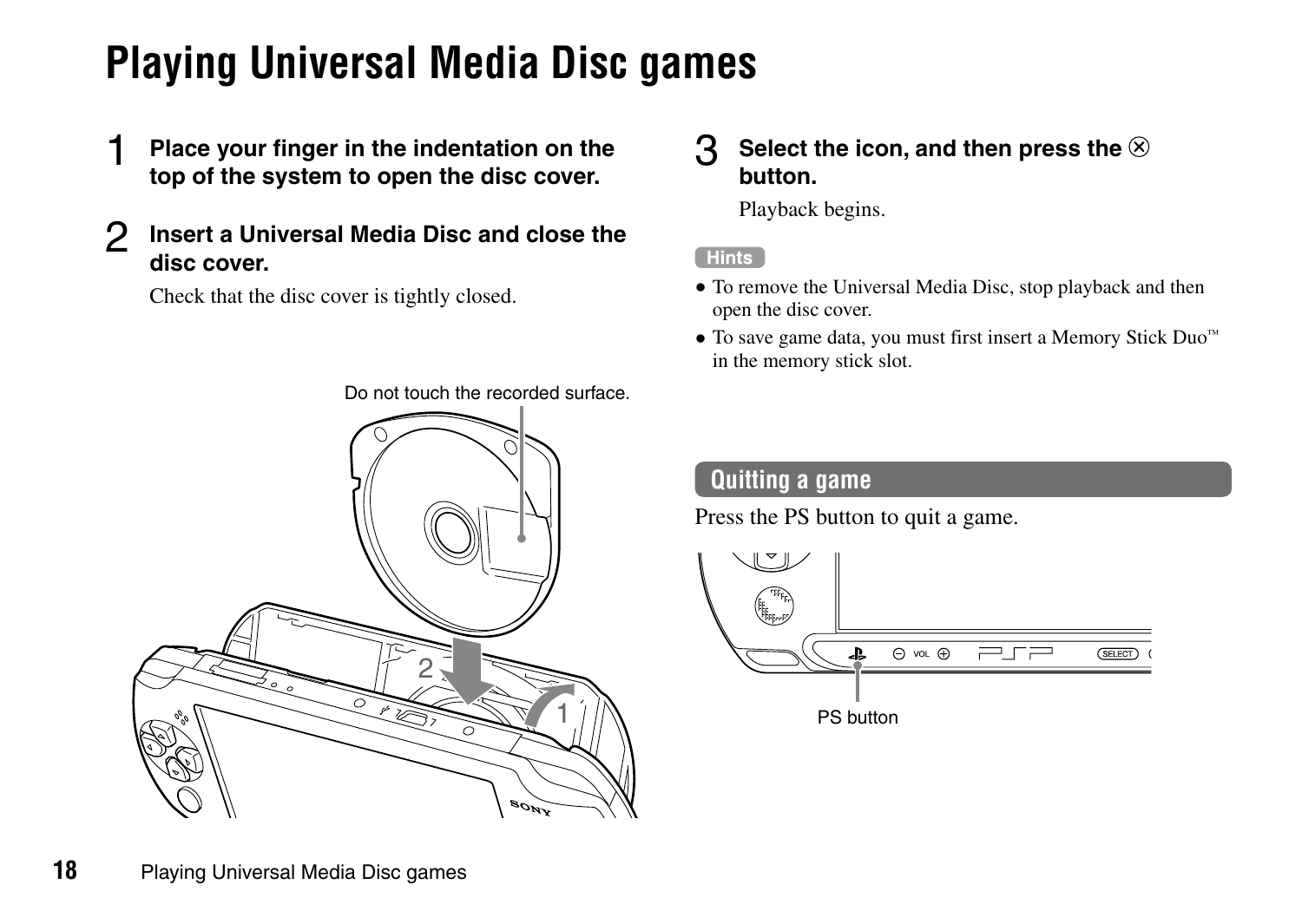# <span id="page-18-0"></span>**Playing Memory Stick Duo™ content**

# **Warning**

Keep Memory Stick Duo™ media out of the reach of small children, as the media could be swallowed by accident.

# 1 **Press the Memory Stick Duo™ media until fully inserted.**



## **Notice**

When the Memory Stick PRO Duo™ access indicator  $($ <sup>o</sup> ⊳ page 11) is lit, do not eject the Memory Stick Duo<sup>™</sup> media, turn off the system, or put the system into sleep mode. Doing so may cause data loss or corruption.

# 2 **Select the icon, and then press the button.**



A list of content that can be played is displayed.

#### Hint<sup>1</sup>

To remove the Memory Stick Duo™ media, press the media once in the direction of the arrow.

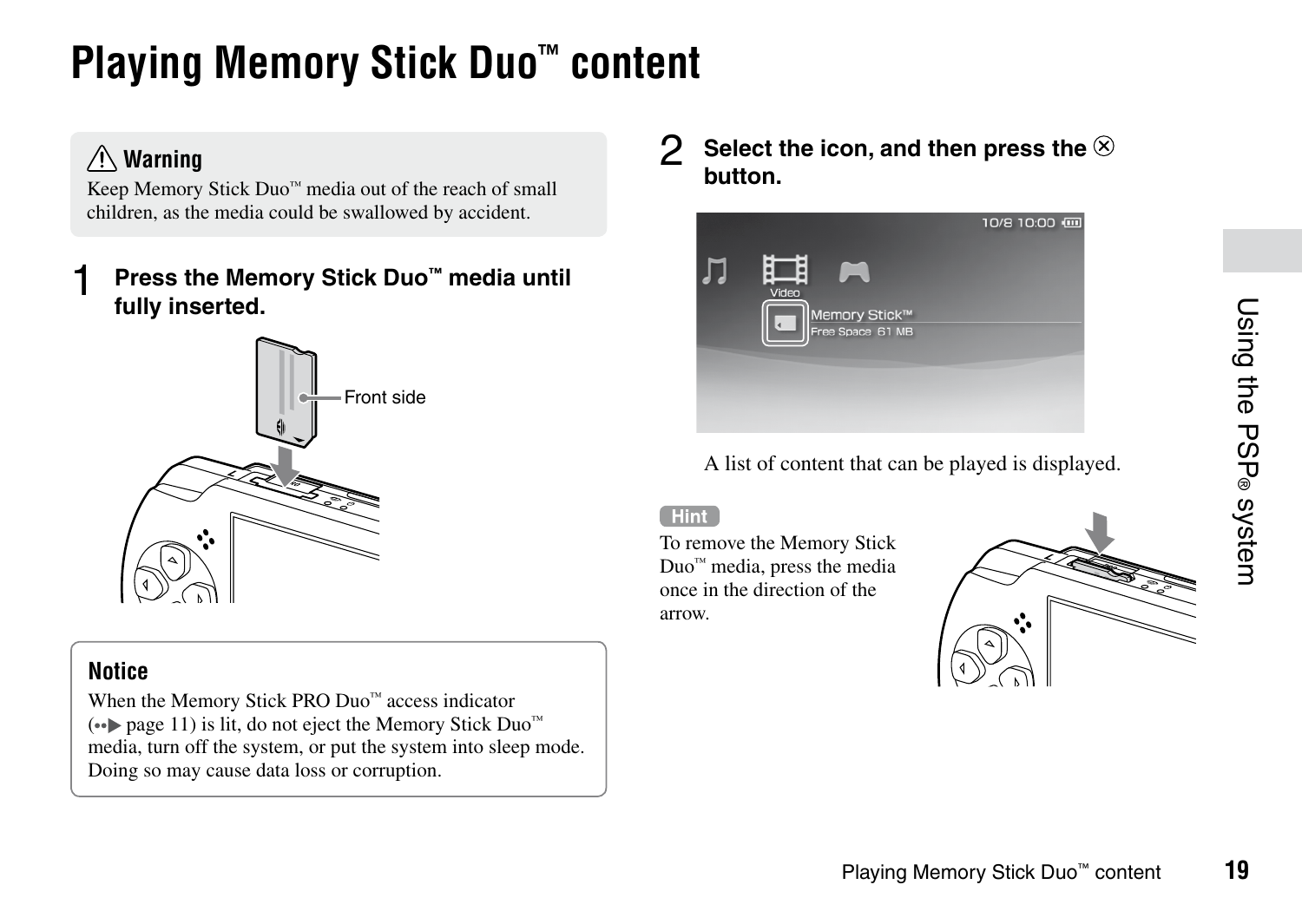# <span id="page-19-0"></span>**Using the on-screen keyboard**



# **List of keys**

Keys that are displayed vary depending on the input mode in use and other conditions.

| keys                  | <b>Explanation</b>                                                                           |  |  |
|-----------------------|----------------------------------------------------------------------------------------------|--|--|
| Space                 | Inserts a space                                                                              |  |  |
| <b>START</b><br>Enter | Confirms characters that have been<br>typed but not entered, and then closes<br>the keyboard |  |  |
| Cancel                | Cancels characters that have been typed<br>but not entered, and then closes the<br>keyboard  |  |  |
|                       | Moves the cursor                                                                             |  |  |
|                       | Deletes the character to the left of the<br>cursor                                           |  |  |
|                       | Displays a diagram showing the system<br>buttons and their usage                             |  |  |
| a/A                   | Switches between uppercase and<br>lowercase letters                                          |  |  |
|                       | Inserts a line break                                                                         |  |  |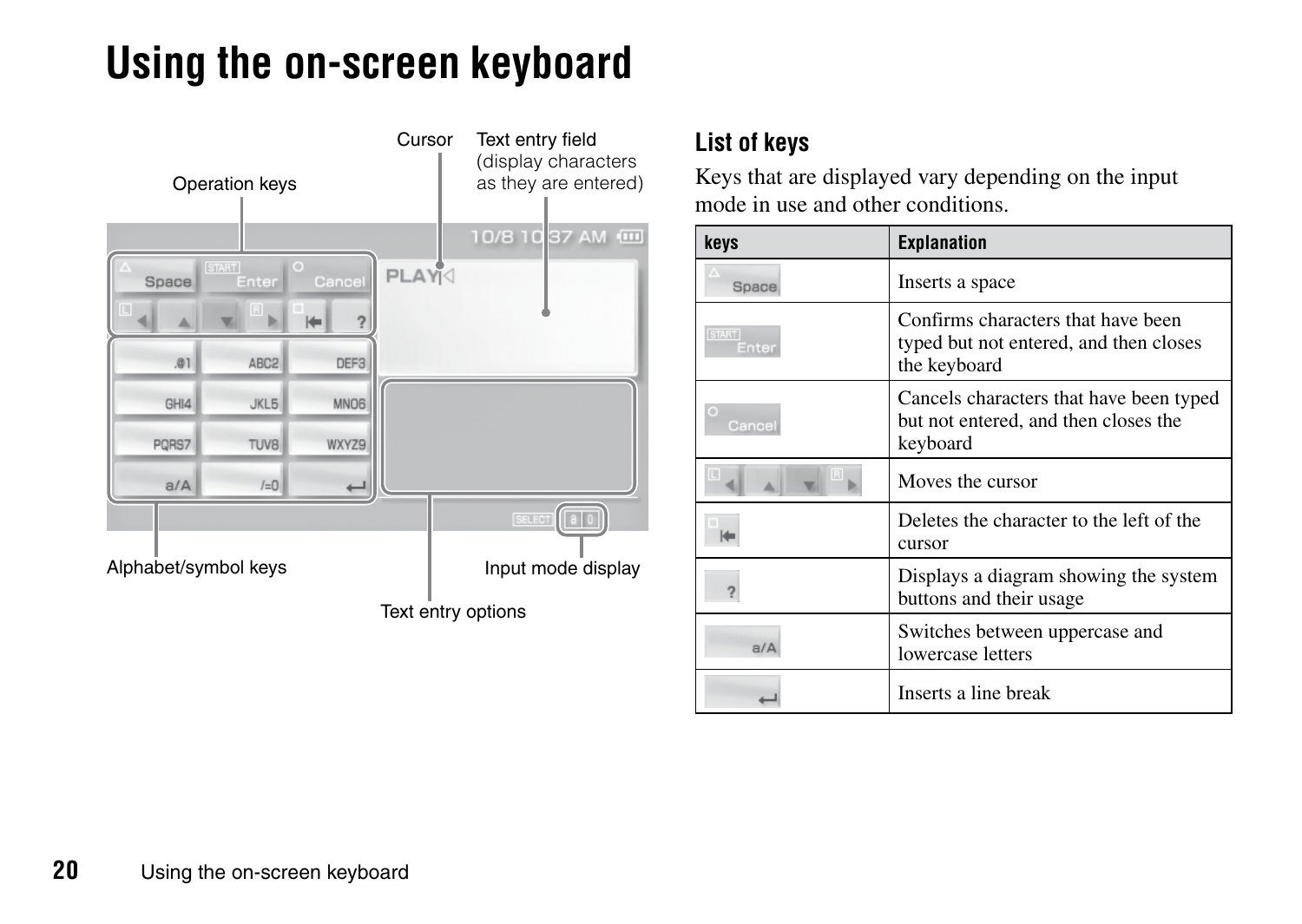# **Switching the input mode**

The number of input modes available varies depending on the language selected. Each time you press the SELECT button, the input mode changes to the options shown in the table below.

| Input mode<br>display | Input mode                                        | <b>Examples of characters you</b><br>can enter |
|-----------------------|---------------------------------------------------|------------------------------------------------|
|                       | Letters and numbers                               | abcde                                          |
|                       | Letters and numbers<br>(with accented<br>letters) | éíócñ                                          |
|                       | Numbers only                                      | 12345                                          |
|                       | Web address<br>shortcuts                          | .com .ne .html .gif                            |

#### Hint<sup>1</sup>

The language for the on-screen keyboard is linked to the system language. You can set the system language by going to  $\bigoplus$  (Settings)  $\bigoplus$  (System Settings)  $\bigoplus$  [System Language]. For example, if [System Language] is set to [Français], you can enter text in French.

## **Entering characters**

The following steps explain how to enter text using the word "FUN" as an example.

## 1 **Select [DEF3], and then press the button several times until "F" is displayed.**

Each time you press the  $\otimes$  button, the character that is entered in the text entry field is switched.

- 2 **Select [TUV8], and then press the button several times until "U" is displayed.**
- 3 **Select [MNO6], and then press the button several times until "N" is displayed.**

# 4 **Select [Enter], and then press the button.**

The characters you entered are confirmed. (You can also press the PSP® system's R button to confirm a character.) Select [Enter] again, and then press the  $\hat{\infty}$ button to exit the keyboard.

#### Hint<sup>1</sup>

If you select the a/A key while entering characters, you can switch between uppercase and lowercase letters.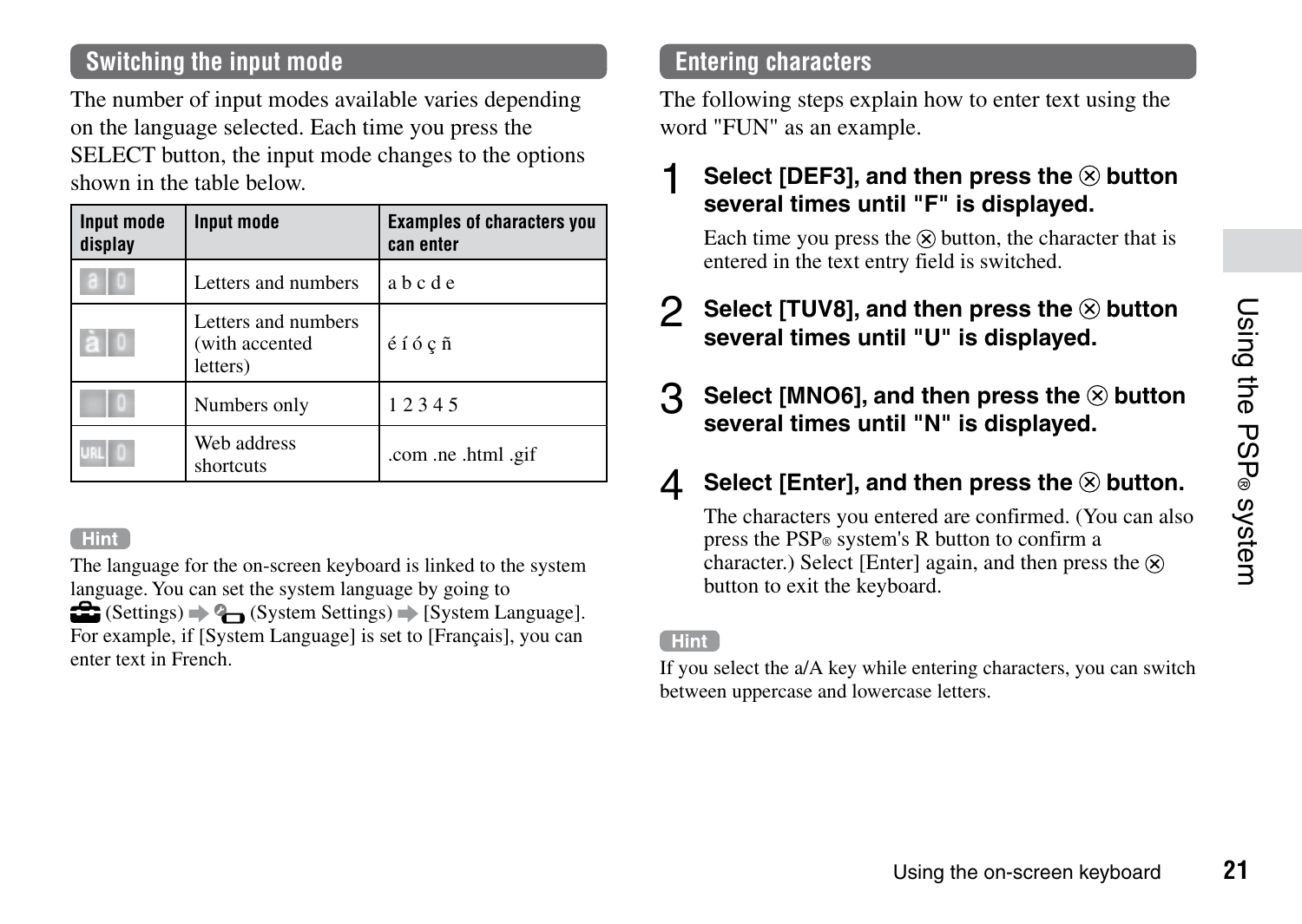# <span id="page-21-0"></span>**Setting the parental control level**

The PSP® system includes a parental control feature. You can use this feature to set a password and limit the playback of content (games, videos and other content) based on the parental control level on the system. By setting the parental control level, you can prevent the playback of restricted content by children.

A 4-digit password is required to allow playback of the restricted content and to change the parental control level. The default password is "0000" and can be reset.

# **To reset the password**

1 **Select (Settings) (Security Settings)**  $\Rightarrow$  **[Change Password], and then press the**  $\widehat{\infty}$ **button.**

Follow the on-screen instructions to set the password.

# **To set the parental control level**

1 **Select (Settings) (Security Settings) [Parental Control Level], and then press**  $the \otimes h$ utton.

The password entry screen is displayed.

- 2 **Using the directional buttons, enter the 4 digit password, and then press the button.**
- 3 **Select <sup>a</sup> parental control level for the PSP® system**  $(\cdot \cdot)$  page 23), and then press the  $\otimes$ **button.**

The parental control level is set.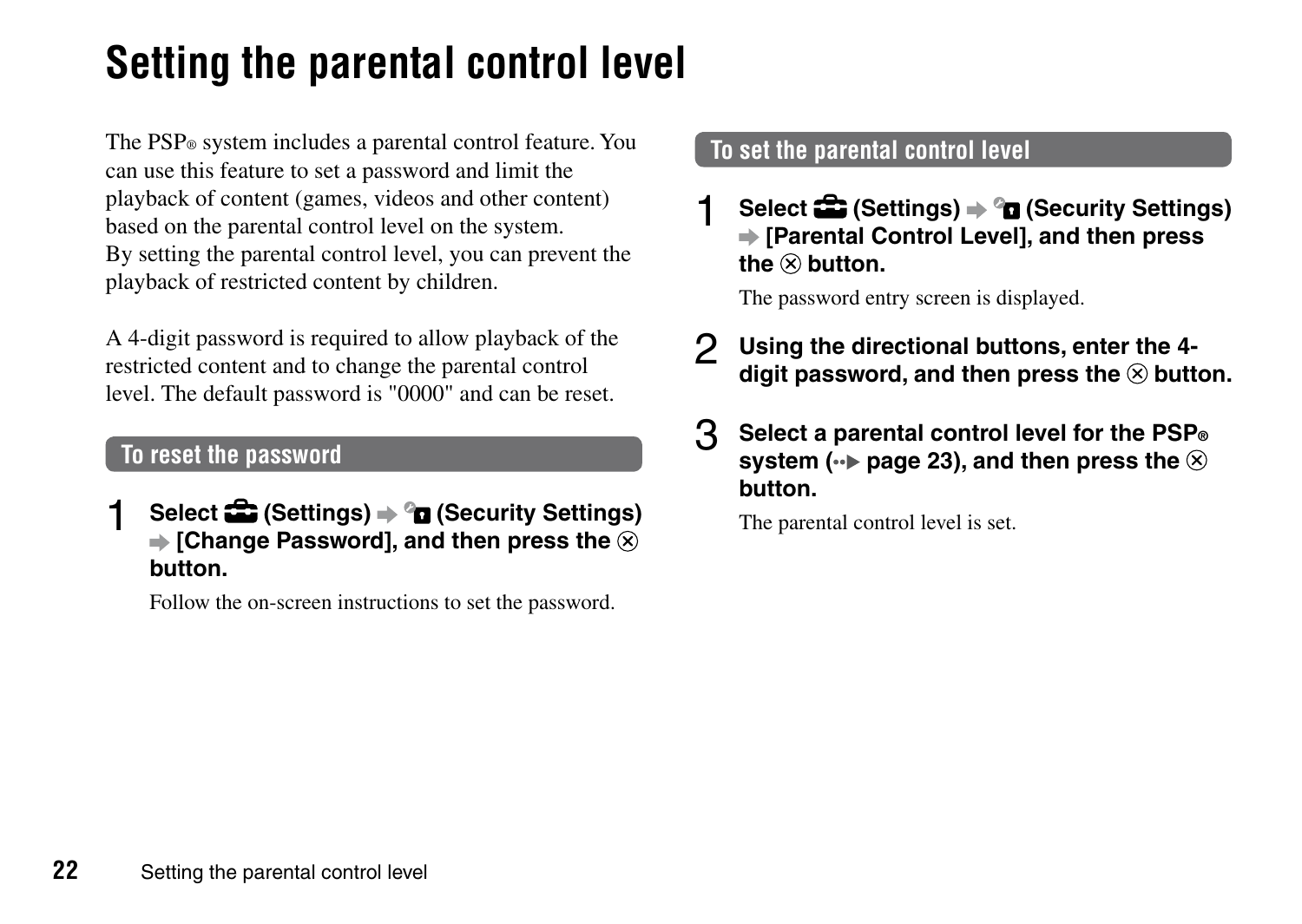# **Information about parental control levels**

The playback of content is restricted using a combination of the parental control levels of both the PSP® system and the content.



For example, if you want to restrict playback of content that is set with parental control level "5", adjust the parental control level on the PSP<sup>®</sup> system to [4].

# **Parental control levels on the PSP® system**

The parental control level on the system can be turned off or set to one of 11 levels. The default setting is [9].

| <b>Off</b> | Parental control is turned off.                                                                                      |
|------------|----------------------------------------------------------------------------------------------------------------------|
| $11-1$     | Set the restriction level on the system. A setting of<br>[1] is the most restrictive; [11] is the least restrictive. |

#### **Hints**

- You can check the parental control level under [Information] in the options menu.
- Content that has been restricted by the parental control feature is displayed as  $\Box$  (Restricted Content).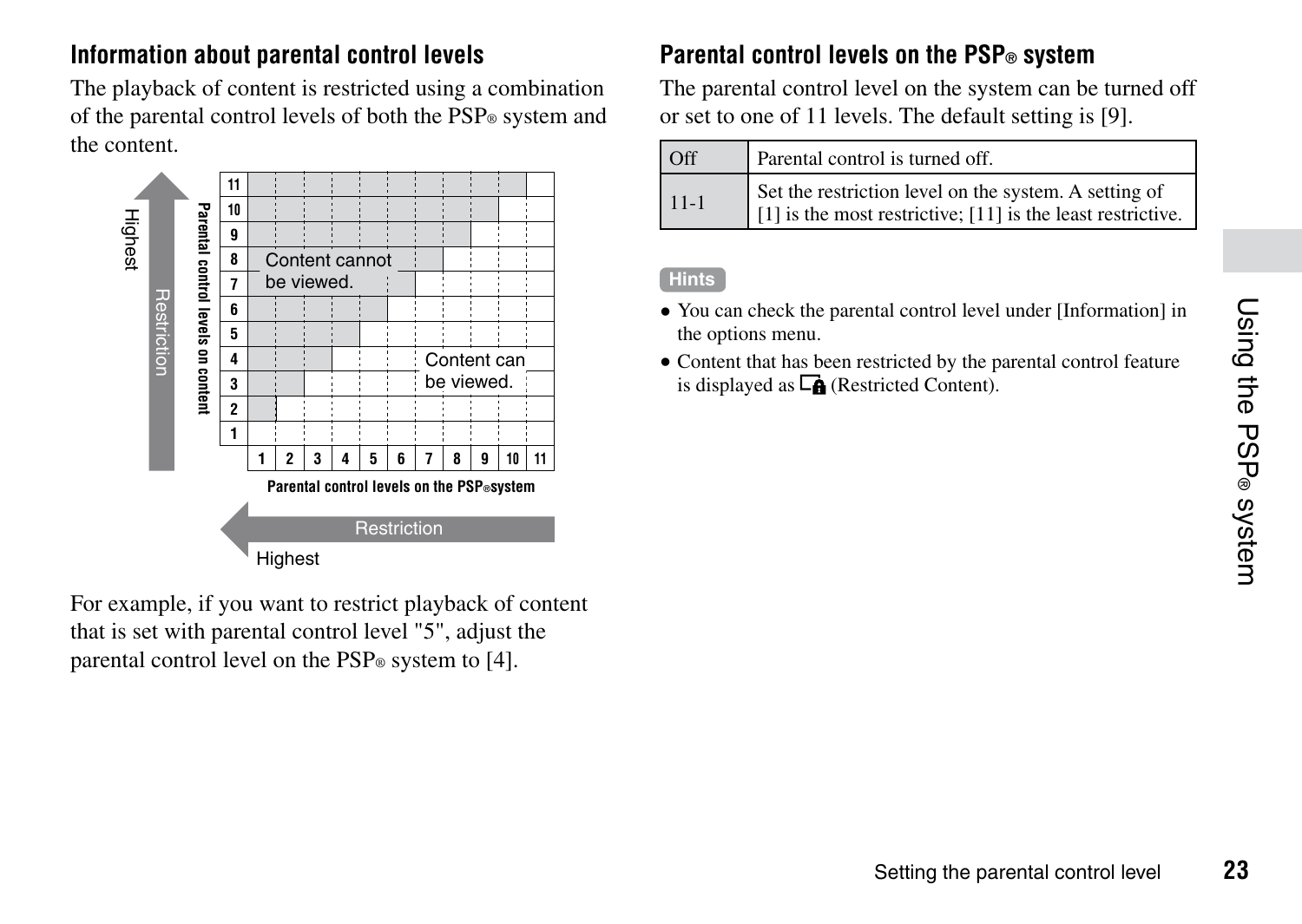# <span id="page-23-0"></span>**Updating the system software**

Software updates may include security patches, new or revised settings and features, and other items, which will change your current operating system. It is recommended that you always maintain your system to use the latest version of the system software.



 Obtain update data. Use the update data to overwrite the existing system software.







 The system software is updated.

# **Notice**

During an update:

- Do not remove the Universal Media Disc.
- Do not turn off the system.
- Do not disconnect the AC Adaptor.

If an update is cancelled before completion, the system software may become damaged, and the system may require servicing or exchange.

#### **Hints**

- For the latest information on updates, visit eu.playstation.com/psp
- Depending on the software title, you may not be able to play without first updating the PSP® system software.
- After you have updated the system software, you cannot go back to an earlier version.
- Before starting, check that the battery is charged. You may not be able to start an update if the battery charge level is low.

# **Checking the system software version**

You can check system software version information by selecting  $\bigoplus$  (Settings)  $\Rightarrow$   $\bigoplus$  (System Settings)  $\Rightarrow$ "System Information". The current version is displayed in the "System Software" field.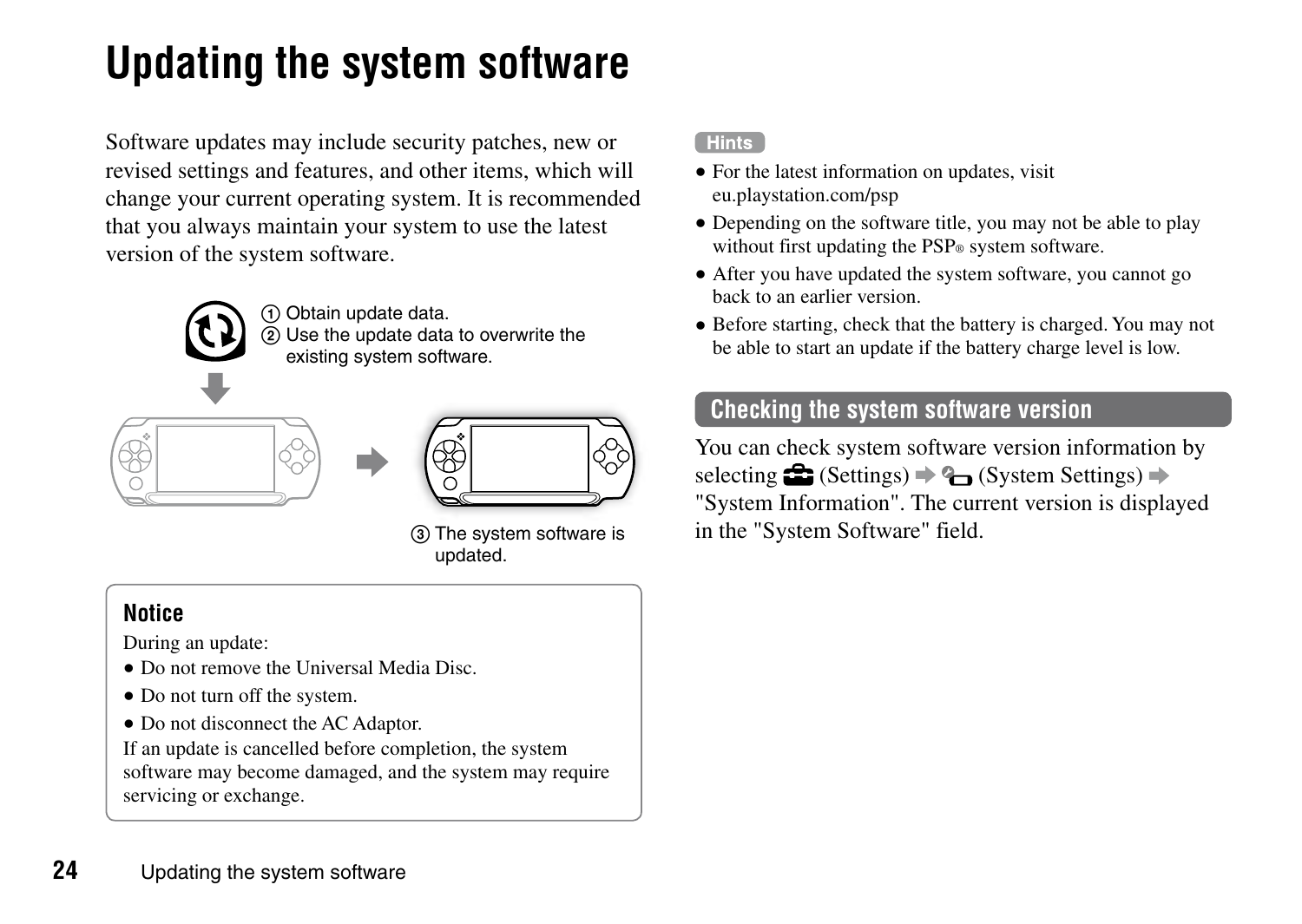# Using the PSP® system **25**Using the PSP® system

# **Update methods**

You can perform an update in any of the following ways.

# **Update using a Universal Media Disc**

You can update using a Universal Media Disc that contains update data.

- 1 **Connect the AC Adaptor to the PSP® system.**
- 2 **Insert <sup>a</sup> Universal Media Disc that contains update data.**

The update data icon and version number are displayed under  $\bullet$  (Game) in the Home Menu.



3 **Select (PSP™ Update), and then press the button.**

The update begins. Follow the on-screen instructions to complete the update.

# **Update using a PC**

Update using a PC to download update data from the Internet. For detailed instructions, visit eu.playstation.com/psp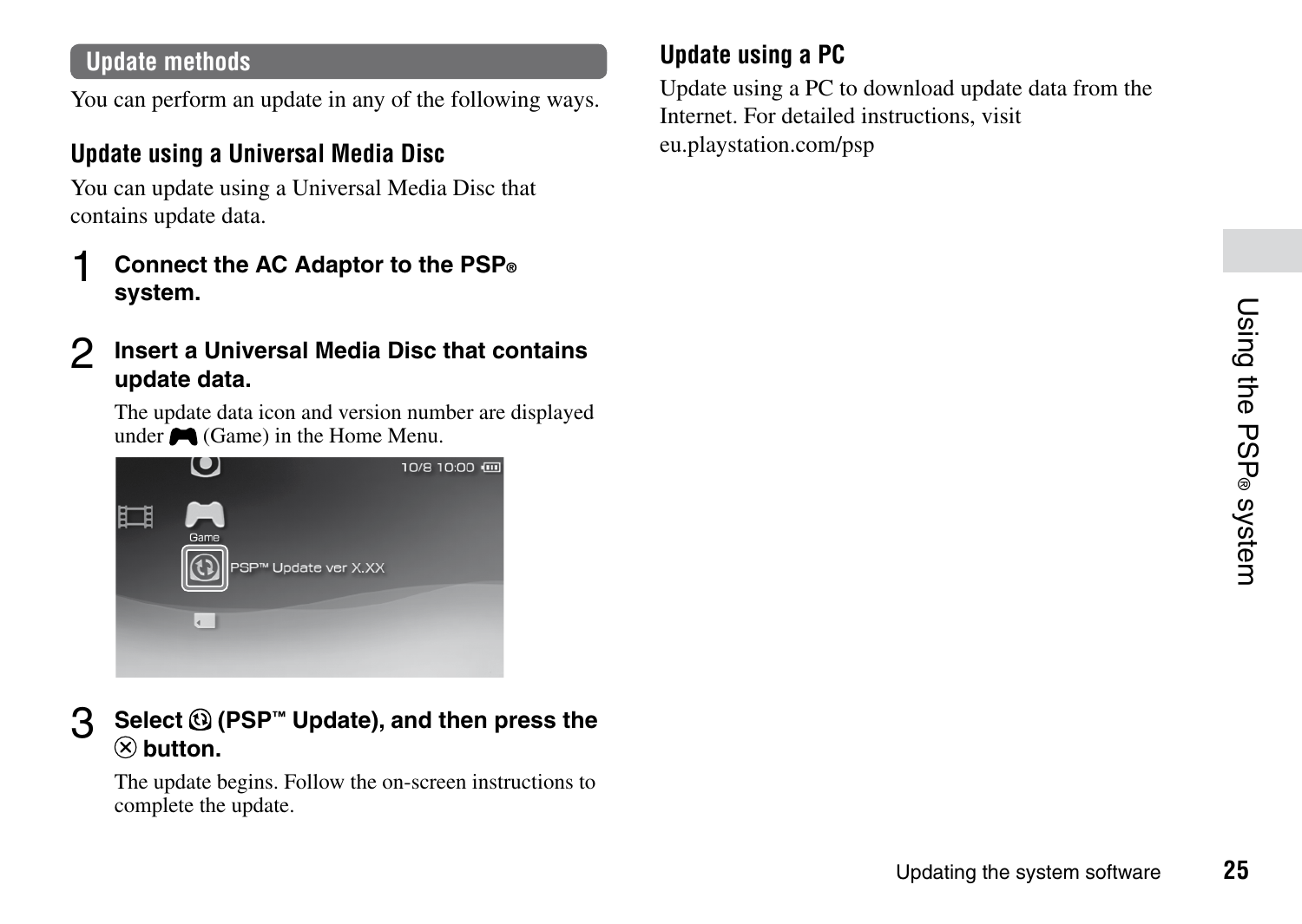# <span id="page-25-0"></span>**Downloading games**

Using Media Go, you can download (purchase) games from PlayStation®Store. To use PlayStation®Store, you need to connect your PC to the Internet.

#### Media Go download

**mediago.sony.com/**

# **What is Media Go?**

Media Go is a PC application that you can use to do the following:

- Download (purchase) games from PlayStation®Store
- Import tracks from an audio CD
- Manage music, photo and video files
- Transfer content (Media Go  $\leftrightarrow$  PSP® system)
- Back up game data and saved data

# **To access PlayStation®Store**

Click [Store] in the library navigation pane located on the left side of the Media Go window on your PC.

| di Stere                                    |                                                   |                                          | Library       |                                                                                   |
|---------------------------------------------|---------------------------------------------------|------------------------------------------|---------------|-----------------------------------------------------------------------------------|
| 1. Library                                  |                                                   |                                          |               |                                                                                   |
| $23$ Music                                  | <b>System</b>                                     |                                          |               |                                                                                   |
| <b>Ef Video Clay</b>                        | Conspicter name:                                  | 000000                                   |               |                                                                                   |
| th Photos                                   | Library status:                                   | tion.                                    |               |                                                                                   |
| (I) Profession                              | <b>Network status:</b>                            | title.                                   |               |                                                                                   |
| D. Drawinarts                               | Transfer status:                                  | 254                                      |               |                                                                                   |
| $ D$ Vesso                                  | Senditur" status:                                 | 204                                      |               |                                                                                   |
| IT: All Media                               | President status:                                 | 164                                      |               |                                                                                   |
| 10 Parant Media                             |                                                   |                                          |               |                                                                                   |
| $=$ $\frac{1}{2}$ Pladets<br>C British Felk | <b>System Manager</b>                             |                                          |               |                                                                                   |
| (2) Photo Mounts                            |                                                   |                                          |               |                                                                                   |
|                                             | Total raedia count:                               | 134 Items                                |               |                                                                                   |
|                                             | Size of media in library:                         | 614 98                                   | Audio:        | The Company of the Sea 200 (11) Form 1                                            |
|                                             | Incore folder:                                    | Children Co.                             | <b>Videos</b> | 37.5 MR (1 Ren)                                                                   |
|                                             | Total saars on Drive C.                           | 145.08                                   | Photos        | <b>SAY 880 (21 Horse)</b>                                                         |
|                                             | firms scales on Debat Co.                         | 101.08 (miles)                           |               | Podcasts: 9.37 HB (1 nm)                                                          |
|                                             |                                                   |                                          |               |                                                                                   |
|                                             | <b>DOM</b> YOUR                                   |                                          |               |                                                                                   |
|                                             |                                                   |                                          |               |                                                                                   |
|                                             | Hanage Library Folders                            |                                          |               | Edit Application Preferences                                                      |
|                                             | Select where Hede Go should search for            |                                          |               | Edit preferences such as podcast scheduling.                                      |
|                                             | music, videos, photos and other types of<br>meda. |                                          | behavors.     | meda formsts, and other spokation.                                                |
|                                             |                                                   |                                          |               |                                                                                   |
|                                             | Create a Nonshir" Playlet                         |                                          |               | Learn Hore About Hedia Go.                                                        |
|                                             | of the songs in your licrary.                     | Creste a player from the mood and tempo- |               | Decover how to use Heda Go to organize.<br>brouse and transfer all tiges of meda. |
|                                             |                                                   |                                          |               |                                                                                   |
|                                             |                                                   |                                          |               |                                                                                   |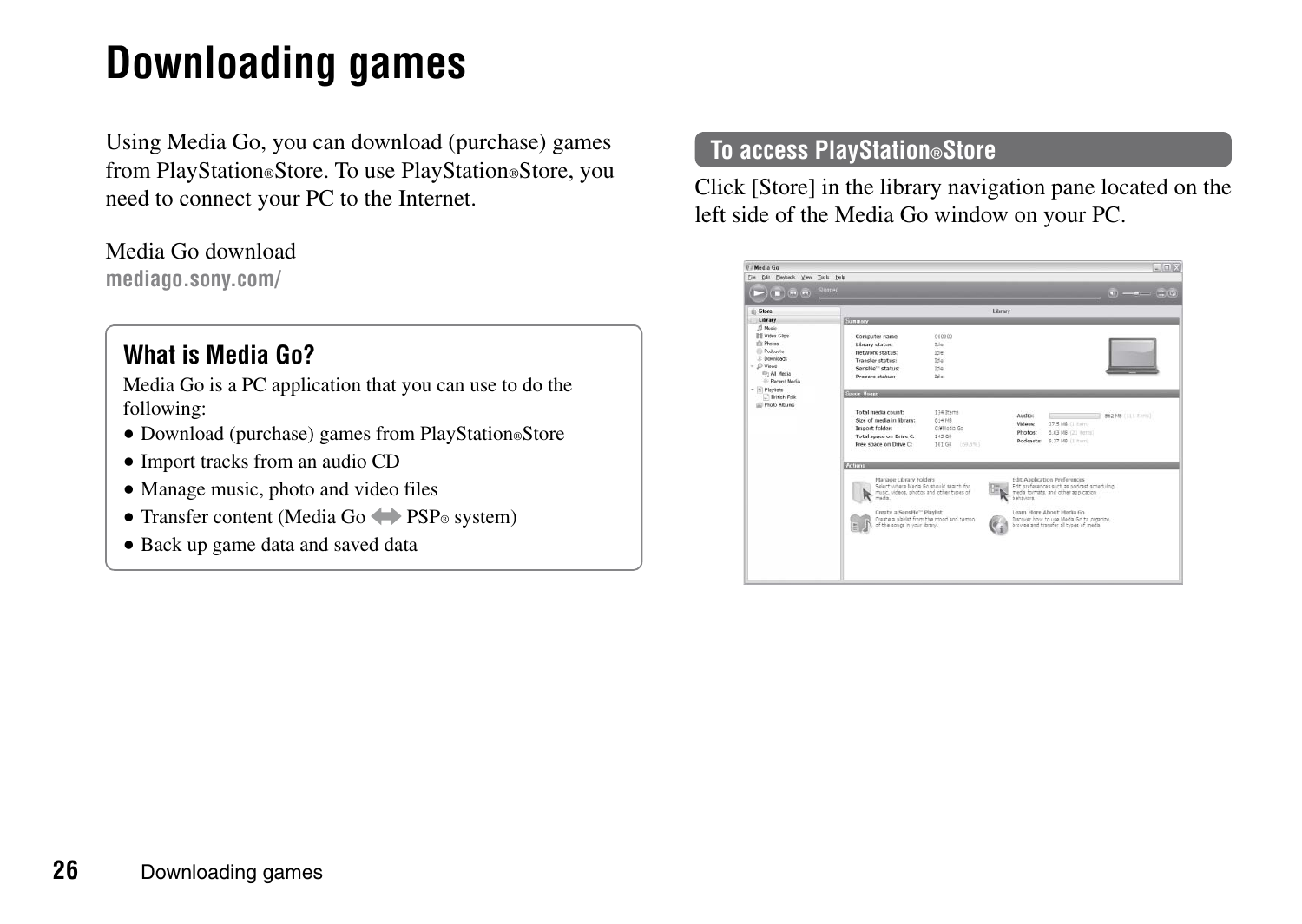## **Steps to download games**

To download games from PlayStation®Store, you must perform the following steps.



For details, refer to the online user's guide.

## PlayStation®Store User's Guide

**manuals.playstation.net/document/storeindex.html**

#### **Hints**

- To download games, you must first insert a Memory Stick Duo™ into the Memory Stick PRO Duo<sup> $<sup>m</sup>$ </sup> slot of the PSP® system, then</sup> connect it to your PC using a USB cable.
- You can also download (purchase) games from PlayStation® Store via the PS3™ system.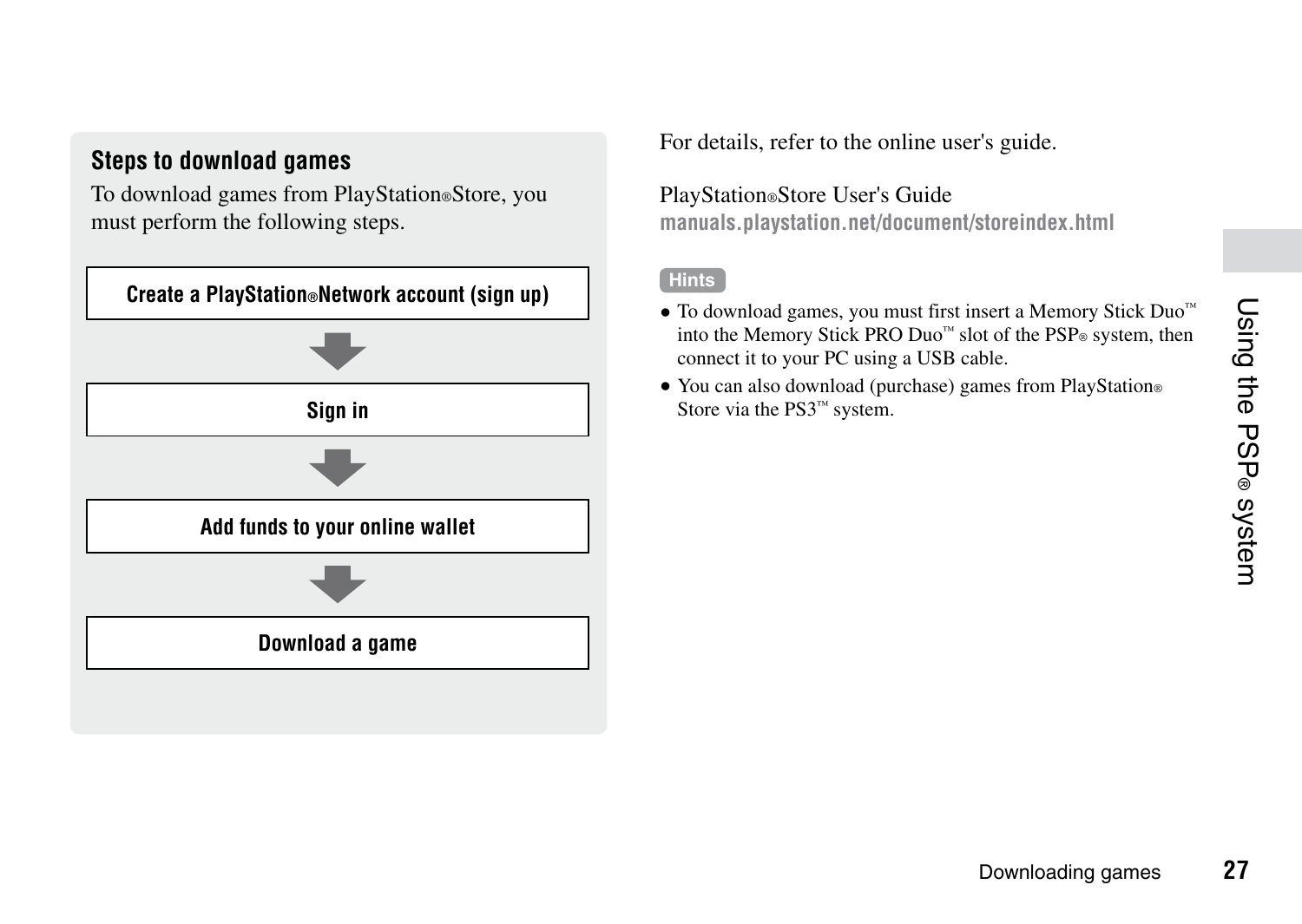# <span id="page-27-0"></span>**Troubleshooting**

Go through this section if you experience difficulty in operating the PSP® system. Should any problem persist, please visit our Help and Support pages at http://eu.playstation.com/support.

## **Power, battery and charging issues**

## **The PSP® system does not turn on.**

 $\Rightarrow$  The battery charge may have run out. Charge the battery.

#### **The battery does not charge, or does not fully recharge.**

- $\Rightarrow$  When using the AC adaptor to charge the battery, check the following:
	- The AC adaptor is fully inserted into the electrical outlet.
	- The correct AC adaptor for this product is being used.
- $\Rightarrow$  When using a USB device connected to the system to charge the battery, check or make note of the following:
	- The USB cable is fully inserted into the system and the USB device.
	- The USB device is turned on.
- The system is set to USB mode. If [USB Mode] is not displayed on the screen, select  $\mathbb{S}$  (Settings)  $\Rightarrow$  $\leftrightarrow$   $\bullet \bullet$  (USB Connection).
- Some USB devices cannot be used to charge the battery. For details, see "Charging methods"  $(* \rightarrow \text{page 12})$ .
- During gameplay and other operations, the battery cannot be charged using a USB device.
- $\Rightarrow$  The battery may not charge efficiently or charging may take longer depending on the usage conditions and environmental factors. For details, see "Information about the battery charge"  $(\bullet \bullet)$  page 13).
- $\Rightarrow$  Check that the AC adaptor and USB cable connectors are clean. If the connectors are dirty, wipe them with a soft, dry cloth.

#### **The battery charge doesn't last long.**

 $\Rightarrow$  The charge may run out sooner depending on the storage method, usage conditions or environment factors. For details, see "Information about the battery charge"  $\left( \bullet \bullet \bullet \right)$  page 13).

#### **The PSP® system is misshapen.**

 $\Rightarrow$  The battery inside the PSP<sup>®</sup> system may bulge as the battery ages. Contact the appropriate PSP® customer service helpline. Details are found within the contact information section at

http://eu.playstation.com/support.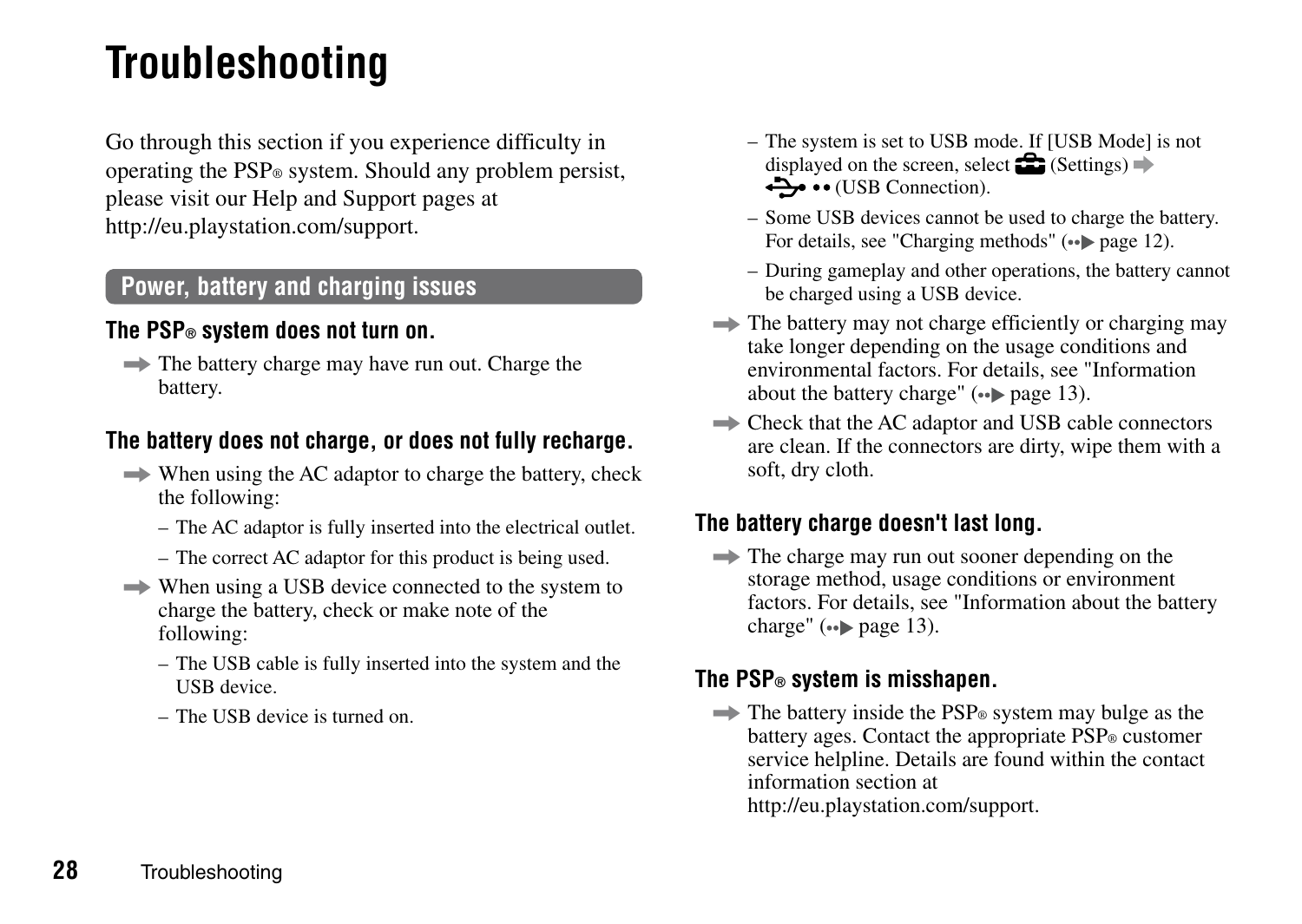## **Picture**

#### **The screen suddenly turns dark.**

- $\rightarrow$  If  $\rightarrow$  (Power Save Settings)  $\rightarrow$  [Backlight Auto-Off] has been set, the LCD screen's backlight will automatically turn off if the system is left inactive for the set amount of time.
- $\rightarrow$  If  $\rightarrow$  (Power Save Settings)  $\rightarrow$  [Auto Sleep] has been set, the system will automatically enter sleep mode if left inactive for the set amount of time.

#### **Pixels that are not lit or are continuously lit on the screen do not disappear.**

 $\Rightarrow$  LCD screens are made with highly precise technology, but in some cases, pixels that are not lit or are continuously lit may appear on the screen. This is not a system malfunction. For details, see "Precautions"  $\leftrightarrow$  page 6).

#### **The colour of the screen does not look right.**

 $\Rightarrow$  The background colour may be set to change automatically at the beginning of each month. You can adjust this setting under  $\mathbb{Q}$  (Theme Settings).

#### **Sound**

## **There is no sound.**

 $\Rightarrow$  Check that the volume on the system is not set to zero. Try raising the volume by pressing the volume + button on the top of the system.

 $\Rightarrow$  When headphones are connected, no sound is output from the PSP® system speakers.

#### **The volume does not turn up.**

- $\rightarrow$  If  $\degree$  to (Sound Settings)  $\rightarrow$  [AVLS] is set to [On], the maximum volume level is restricted.
- $\Rightarrow$  The ear friendly Headphones are specifically designed to limit sound pressure level to a maximum of 90dB.

#### **The headphones do not emit sound or the sound contains noise.**

 $\Rightarrow$  Check that the headphones are fully inserted.

# **Universal Media Disc**

#### **The system does not recognise the Universal Media Disc.**

 $\Rightarrow$  Slide the POWER/HOLD switch right and hold it for at least three seconds until the POWER indicator turns off. Power will be completely cut off. After that, turn the system back on.

#### **Memory Stick Duo™**

## **The Memory Stick Duo™ cannot be inserted.**

 $\Rightarrow$  Set the Memory Stick Duo<sup> $<sub>m</sub>$ </sup> in the proper direction</sup></sub> when inserting.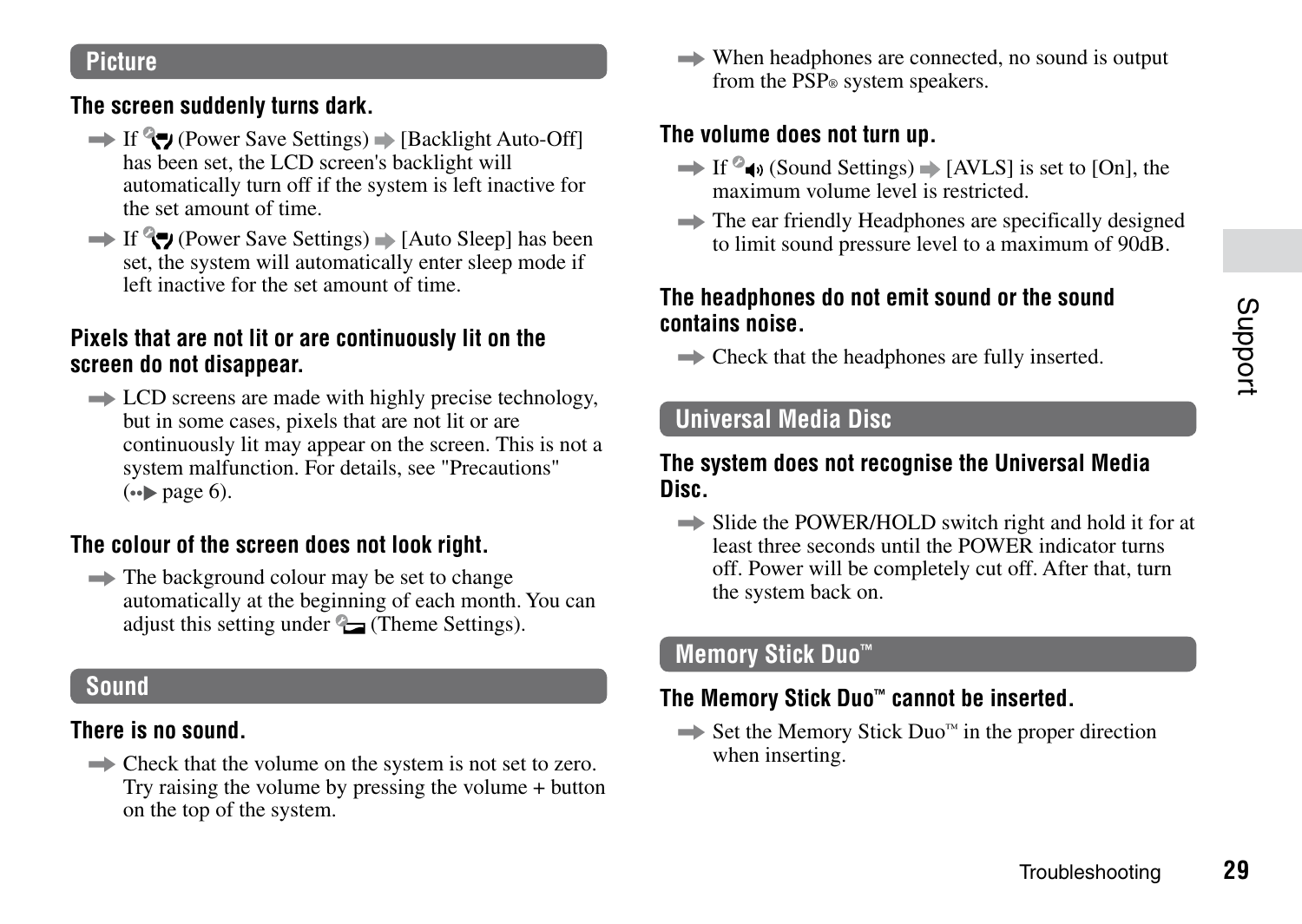$\Rightarrow$  Check that media of a type that can be used with the PSP® system is inserted. For details, see "Compatible media"  $\left( \bullet \bullet \bullet \right)$  page 40).

## **The system does not recognise the Memory Stick Duo™.**

- $\Rightarrow$  If Memory Stick Duo<sup>m</sup> media is formatted using a PC. it may not be recognised by the PSP<sup>®</sup> system. If this happens, copy any data you want to keep on the PC. and then go to  $\mathbb{Q}$  (System Settings)  $\Rightarrow$  "Format Memory Stick™" and re-format.
- $\Rightarrow$  Check that the Memory Stick Duo™ is properly inserted. Try taking out the Memory Stick Duo™ and reinserting it.

#### **The system can't save or load data.**

 $\Rightarrow$  There may be a problem with the Memory Stick Duo™. Try using another Memory Stick Duo™, if available.

#### **Video**

## **Videos do not play.**

 $\Rightarrow$  Some types of data may not be able to be played.

## **The system does not recognise a video file.**

- $\rightarrow$  Video data of types that are not compatible with the PSP® system will not be recognised.
- $\rightarrow$  If the file name or folder name is changed, or if the file or folder is moved to another location using a PC, the system may not recognise it.

#### **Music**

#### **Music does not play.**

 $\Rightarrow$  The playback methods may be limited for some music data that is distributed through the Internet. In such cases, the data may not be able to be played on the PSP® system.

## **The system does not recognise a music file.**

- $\Rightarrow$  Check that the music data is saved in the correct folder. For details, refer to the online user's guide  $(\cdot \cdot)$  page 3).
- $\rightarrow$  Music data of types that are not compatible with the PSP® system will not be recognised.

## **Photo**

#### **Images do not display.**

- $\implies$  Depending on the image data size, certain images may not be viewable.
- $\rightarrow$  If images are edited using a PC, they may not be viewable.

## **The system does not recognise an image file.**

- $\implies$  Check that the data is saved in the correct folder. For details, refer to the online user's guide  $(\cdot \cdot)$  page 3).
- $\rightarrow$  If the file name or folder name is changed, the system may not recognise it.
- $\rightarrow$  Images that are not compatible with the PSP<sup>®</sup> system will not be recognised.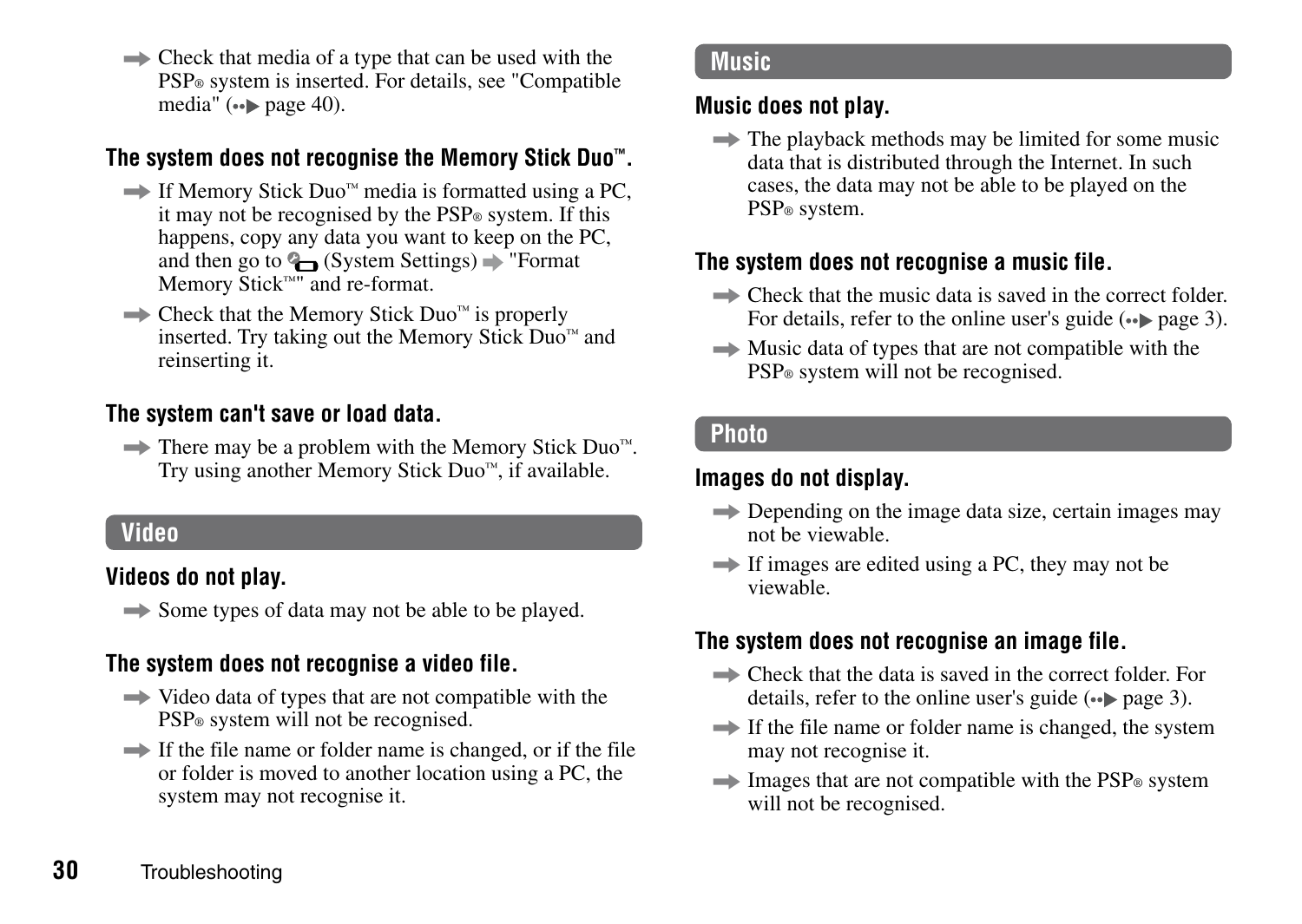#### **Other issues**

#### **The system or AC adaptor is warm.**

 $\Rightarrow$  During use, the system or AC adaptor may become warm. This is not a malfunction.

#### **The system is turned on, but does not operate.**

 $\Rightarrow$  Check that the system is not in hold mode. If it is, slide the POWER/HOLD switch to clear hold mode.

#### **The system does not function properly.**

- $\Rightarrow$  Slide the POWER/HOLD switch to the right and hold it for at least three seconds until the POWER indicator turns off. After the system is completely turned off, turn it on again.
- $\rightarrow$  If the PSP<sup>®</sup> system is brought directly from a cold location to a warm one, moisture may condense inside the system. Should this occur, the system may not operate properly. Turn off and unplug the system, and then leave it unused for several hours. If the system still does not operate properly, contact the appropriate PSP® customer service helpline. Details are found within the contact information section at http://eu.playstation.com/support.

#### **The date and time are reset.**

 $\Rightarrow$  If the system is left unused after the battery charge runs out, the system date and time settings may be reset. Follow the on-screen instructions to set the time and date.

## **The PSP® system is not recognised by the PC when connected using a USB cable.**

- $\Rightarrow$  Check that your PSP<sup>®</sup> system is set to USB mode. If it is not, select  $\triangleq$  (Settings)  $\Rightarrow \leftrightarrow \bullet \bullet$  (USB) Connection).
- $\Rightarrow$  Check that an operating system that supports USB mass storage class is installed in your PC in use.
- $\Rightarrow$  When using a USB hub or other devices, depending on the operating environment of the PC, the system may not be recognised by the PC. Try connecting the system directly to the PC using a USB cable.
- $\Rightarrow$  If  $\mathbb{G}$  (System Settings)  $\Rightarrow$  IUSB Charge] is set to  $[On]$  the device may not be recognised.

#### **The connected USB device is not recognised by the PSP® system.**

 $\Rightarrow$  Check that the USB connector is clean. Try wiping it with a soft, dry cloth.

#### **You forgot your password.**

 $\rightarrow$  If you restore default settings under  $\rightarrow$  (System)  $Settings) \rightarrow [Restore Default Settings]$ , the system password will be reset to "0000". For details, refer to the online user's guide  $(\cdot \cdot)$  page 3).

Note that if you restore default settings, settings you have adjusted for options other than the system password will also be cleared. Once cleared, these custom settings cannot be restored by the system.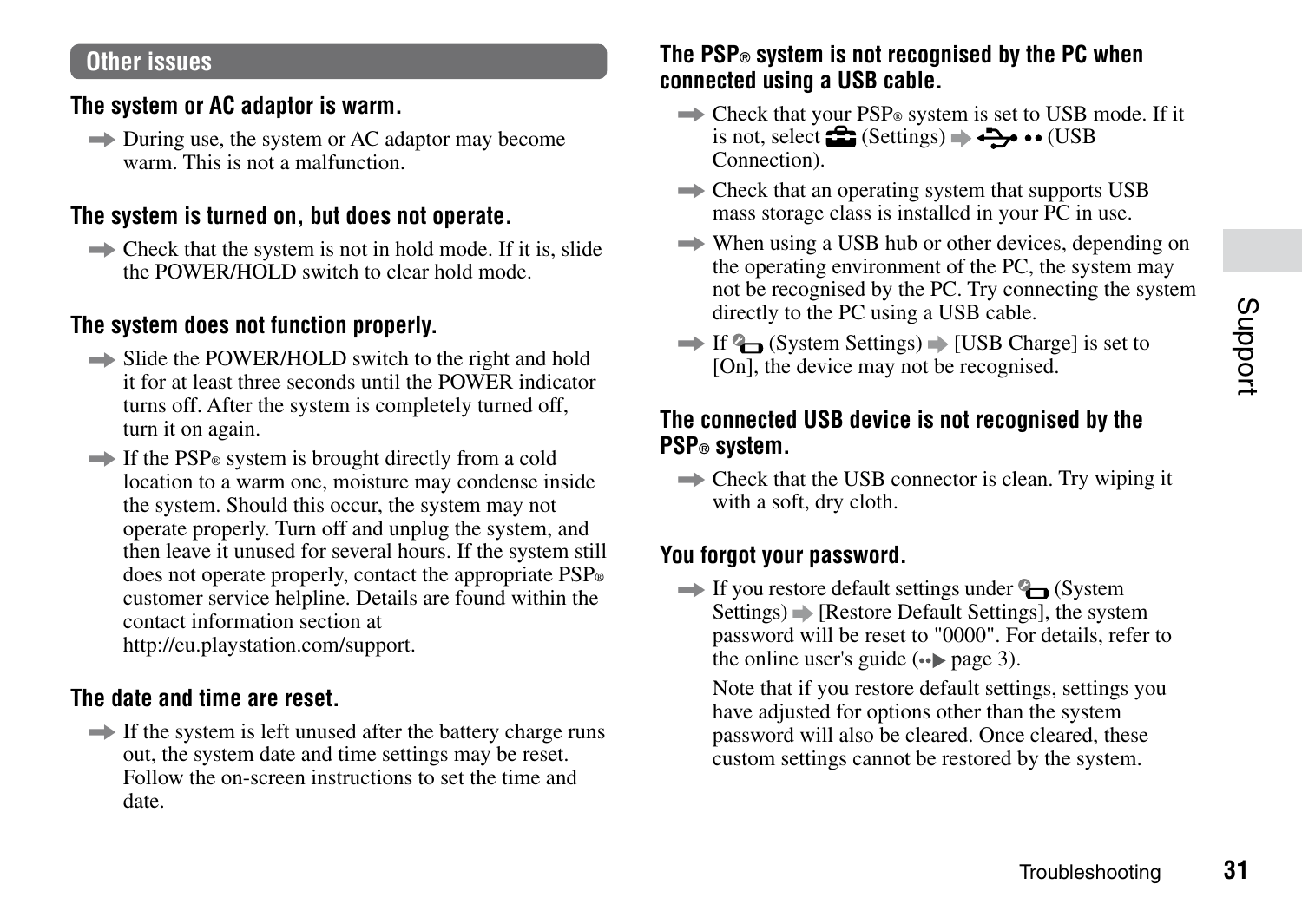# **The analog stick does not function properly.**

 $\Rightarrow$  At a scene where the symptoms appear, move the analog stick in a circular motion to help you determine the optimum operating range.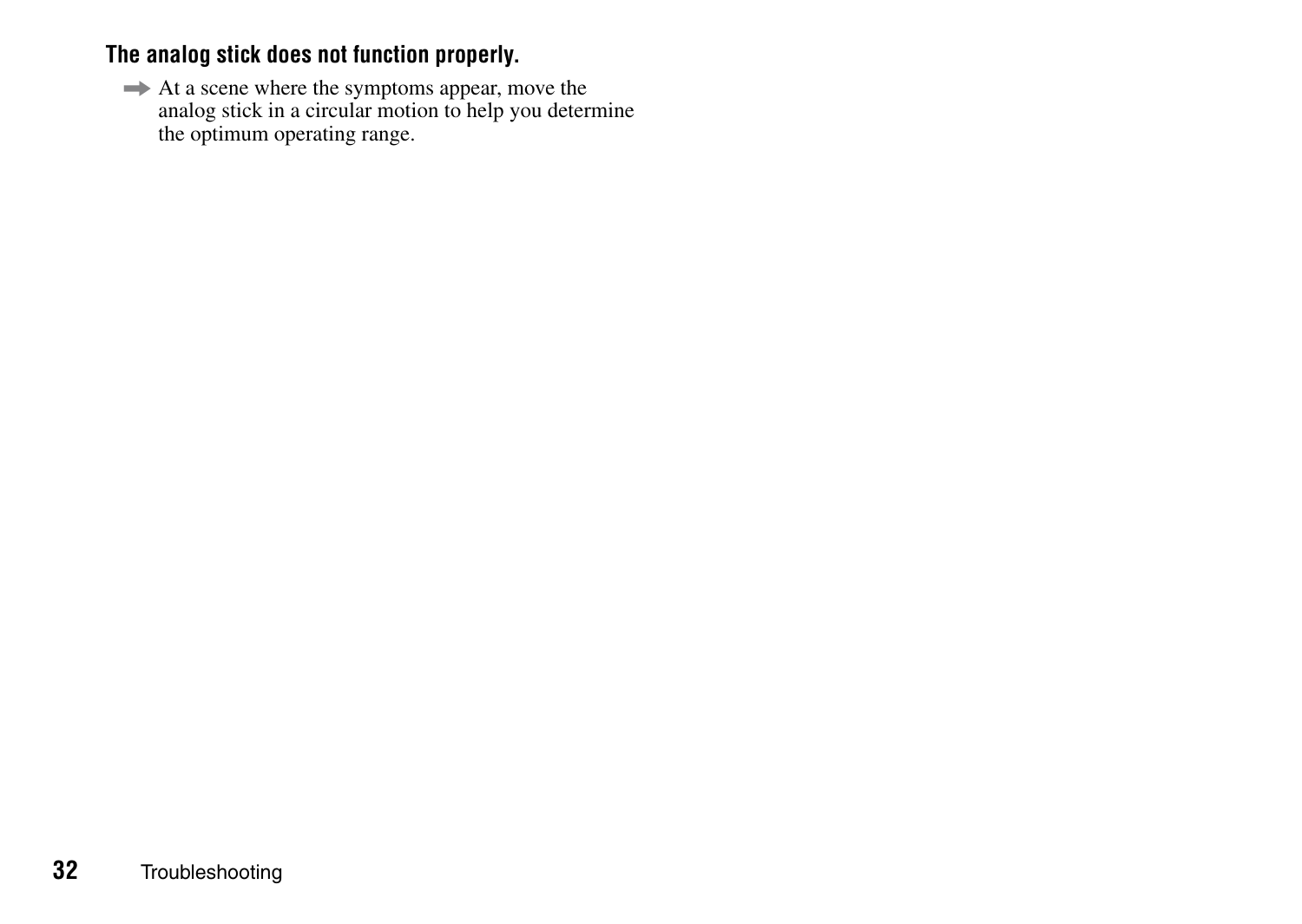# <span id="page-32-0"></span>**GUARANTEE**

# **GUARANTEE FOR CONSUMERS IN AUSTRALIA, NEW ZEALAND, and FIJI**

Thank you for buying this Product. We hope you enjoy using it.

The term "Product" means your PlayStation® console and any official PlayStation peripherals supplied in the box with your PlayStation console.

Please note: the system software pre-installed in the Product or subsequently provided via updates or upgrade releases is licensed to you, not sold, and is for use only as part of the Product. The terms of such system software licence are at http://www.scei.co.jp/psp-eula.

This Guarantee is given to you, the first user of the Product by Sony Computer Entertainment Europe Limited ("SCEE") of 10 Great Marlborough Street, London, W1F 7LP, United Kingdom. It is personal to you and cannot be used by anyone else. This Guarantee is in addition to your statutory consumer rights (under applicable law) and does not affect them in any way.

Our Guarantee to you: SCEE guarantees that this Product is free from defects in materials and workmanship that result in Product failure during normal usage in accordance with the terms set out below and will, for a period of 1

(one) year from the date of original purchase (the "Guarantee Period"), repair or, at SCEE's option, replace any component part of this Product, free of charge, where it is faulty due to defective materials or workmanship. Replacement will be with a new or, at SCEE's option, refurbished component or console, which is guaranteed for the longer of 3 (three) months or the remainder of the original Guarantee Period. This Guarantee does not cover your data; any software or PlayStation games whether or not packaged or included with the Product; any PlayStation peripherals that are not manufactured by or for SCEE; or any PlayStation accessories.

#### **IMPORTANT**

- 1. If you need to claim under this Guarantee, please call your local Customer Service helpline shown in this manual for return instructions.
- 2. Where SCEE has put this Product on the market in Australia, New Zealand or Fiji, this Guarantee is valid in Australia, New Zealand, and Fiji provided:
	- a. the original sales receipt or invoice or other proof of purchase indicating the date of purchase and retailer's name, which has not been altered or defaced since the date of original purchase, is presented together with the Product within the Guarantee period; and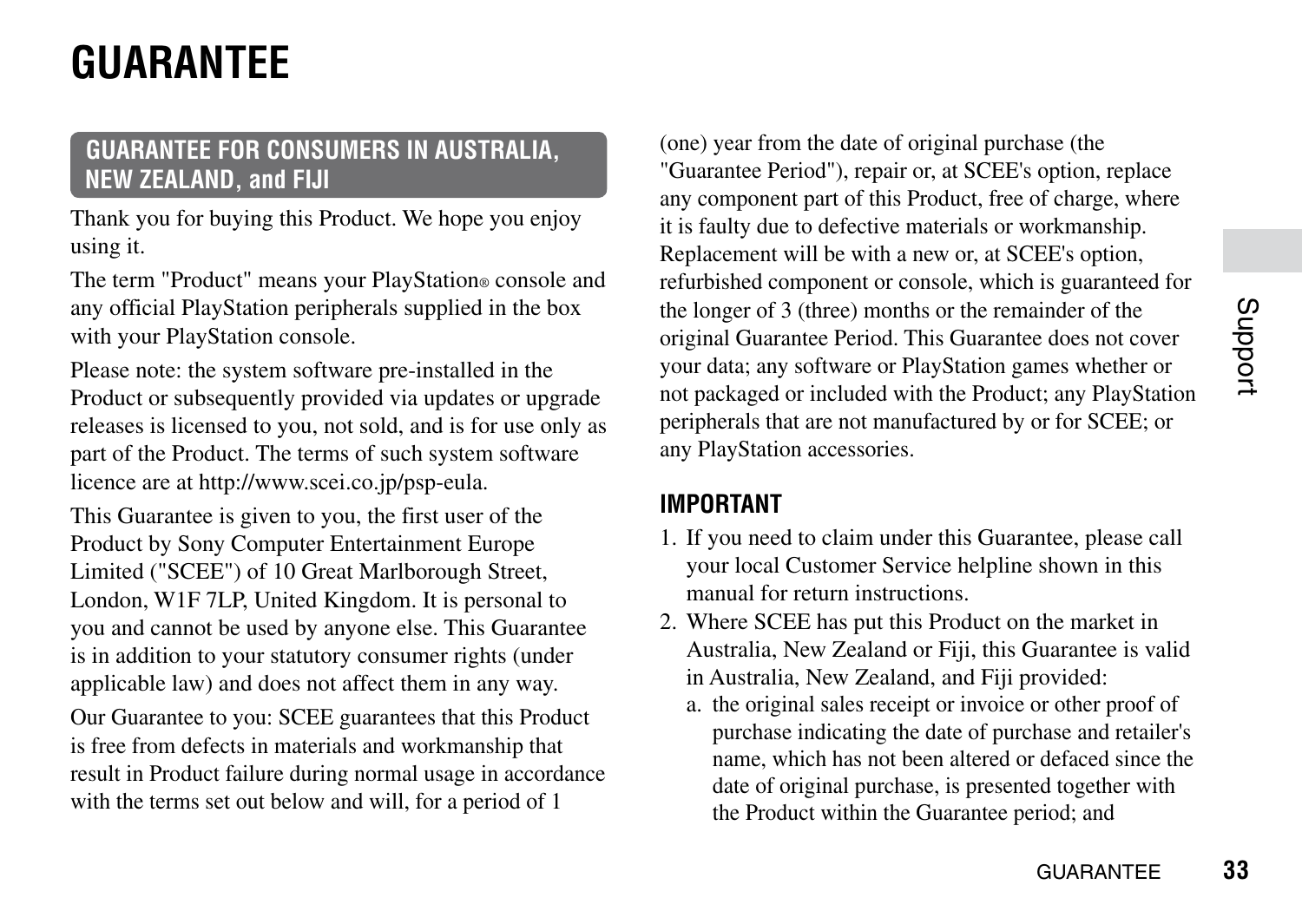- b. the Guarantee seal and the serial number on the Product have not been damaged, altered, defaced or removed.
- 3. SCEE may elect at its option to repair or replace the Product.
- 4. Repair or replacement may involve installation of the latest software or firmware updates for the Product.
- 5. Products with Removable Hard Disk Drive ("HDD")
	- a. If the Product includes a removable HDD on purchase, when arranging for warranty service under this Guarantee, our Customer Service helpline will discuss with you whether you should leave that HDD Product or remove and retain the HDD prior to the return of the Product for warranty service.
	- b. If the Product is returned with the HDD for warranty service, repair or replacement of the Product will involve reformatting that HDD.
	- c. If the Product is returned without the HDD for warranty service, we will if possible give the repaired or replaced unit the same unique internal identification as the returned Product. If for any reason we are unable to rewrite the original Product ID and you wish to receive warranty service, you will need to reformat your HDD before you are able to use it with your repaired or replaced Product.
	- d. You understand and agree that reformatting of the HDD will result in loss of your stored data, files and software. To avoid loss of any software, data or

files which you wish to retain, before submitting the Product for guarantee service you should, where possible, back these up and remove them from the HDD. Clearing your PlayStation®Network password will help protect any information you consider confidential.

- 6. To avoid damage to or loss or erasure of other removable data storage media, peripherals, accessories or non-original components, you must remove them before submitting the Product for Guarantee service.
- 7. You understand that this Guarantee does not cover stored data, files or software and you agree that SCEE is not liable to you for any loss or corruption of your data, files or software in connection with your exercise of this Guarantee.
- 8. You should back up your HDD regularly to prevent loss or alteration of data, files or software although some content cannot be backed up and must be reinstalled by the user.
- 9. You may not claim under this Guarantee when the Product is damaged as a result of:
	- a. commercial use, accident, fair wear and tear, negligence, abuse, or misuse (including, without limitation, failure to use this Product for its normal purpose and/or in accordance with instructions on proper use and maintenance, or installation or use in a manner inconsistent with applicable local technical or safety standards);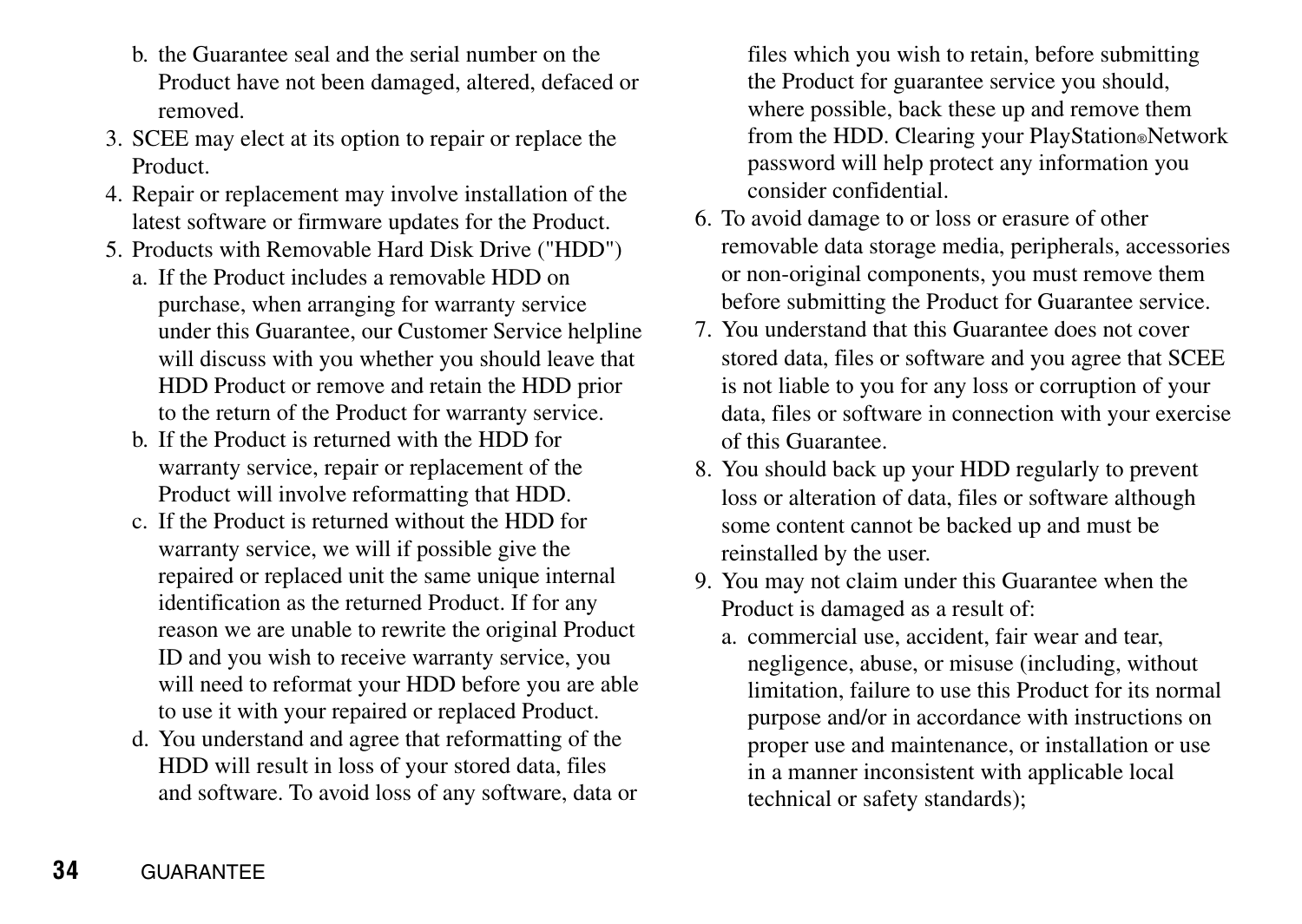- b. use in conjunction with any unauthorised peripheral or component (including, without limitation, game enhancement devices, HDDs, adaptors and power supply devices):
- c. any adaptation or adjustment to, or alteration of, the Product carried out for any reason, and whether properly carried out or not;
- d. maintenance or repair or attempted maintenance or repair carried out other than by a SCEE-authorised service facility;
- e. use of unauthorised software, virus infection, fire flood or other natural calamity; or
- f. operation or treatment of the Product inconsistent with normal personal or domestic use or operation outside the Product specifications.
- 10. You may not claim under this Guarantee where you are in material breach of your system software licence (see http://www.scei.co.jp/psp-eula).
- 11.To the extent permitted by applicable law, this Guarantee will be your sole and exclusive remedy in relation to defects in this Product and all other guarantees, warranties, terms and conditions, express or implied by statue or otherwise, in respect of this Product are excluded and neither SCEE nor any other Sony entity or its or their suppliers or authorised service facilities, will be liable for any special, incidental, indirect or consequential loss or damage including loss of data, howsoever arising.
- 12. SCEE does not warrant or guarantee any third party

products or services which may be offered in connection with the Product except to the extent stipulated above.

If this Product needs any repair which is not covered by this Guarantee, please call your local Customer Service helpline for advice. If your home country is not one of those listed, please contact your retailer.

#### **Notice for Consumers in Australia and New Zealand:**

In Australia, this Product comes with statutory guarantees that cannot be excluded under Australian Consumer Law. You are entitled to a replacement or refund for a major failure and for compensation of any other reasonably foreseeable loss or damage. You are also entitled to have the Product repaired or replaced if the Product fails to be of acceptable quality and the failure does not amount to a major failure.

In New Zealand, the New Zealand Consumer Guarantees Act 1993 provides certain statutory guarantees and other legal rights in relation to the quality and fitness for purpose. These statutory guarantees cannot be modified nor excluded by any contract, except in those circumstances contemplated by section 43(2) of the New Zealand Consumer Guarantees Act.

The above statutes will identify the party or parties against which you can exercise your statutory rights.

Our Guarantee is in addition to these statutory rights and does not affect them in any way.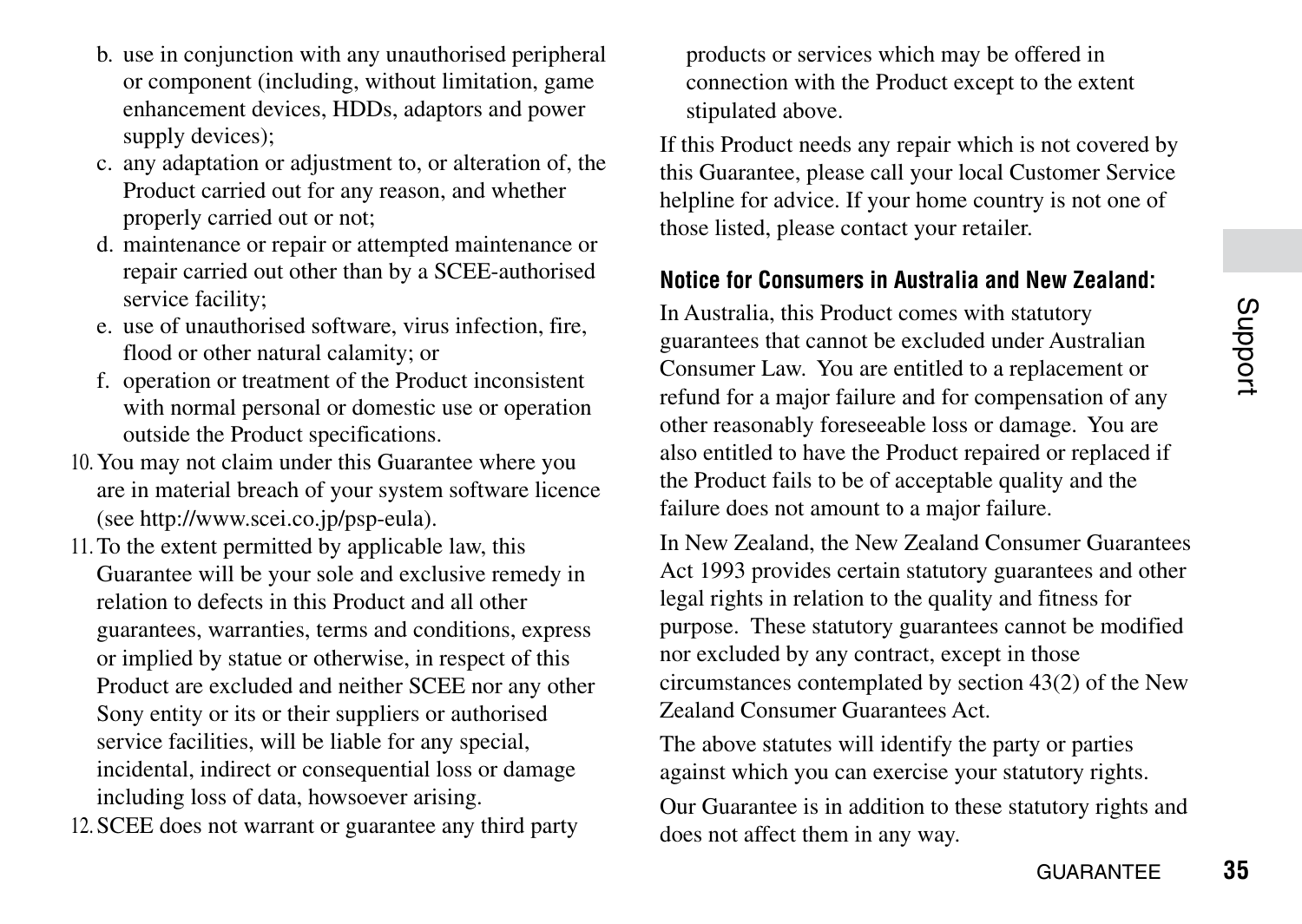# **Customer Service Numbers**

# **AU**

**Australia 1300 365 911**

Calls charged at local rate support@playstation.com.au

# **FJ**

**Fiji** support@playstation.com.au



**New Zealand 09 415 2447** National Rate. general\_enquiries@playstation.co.nz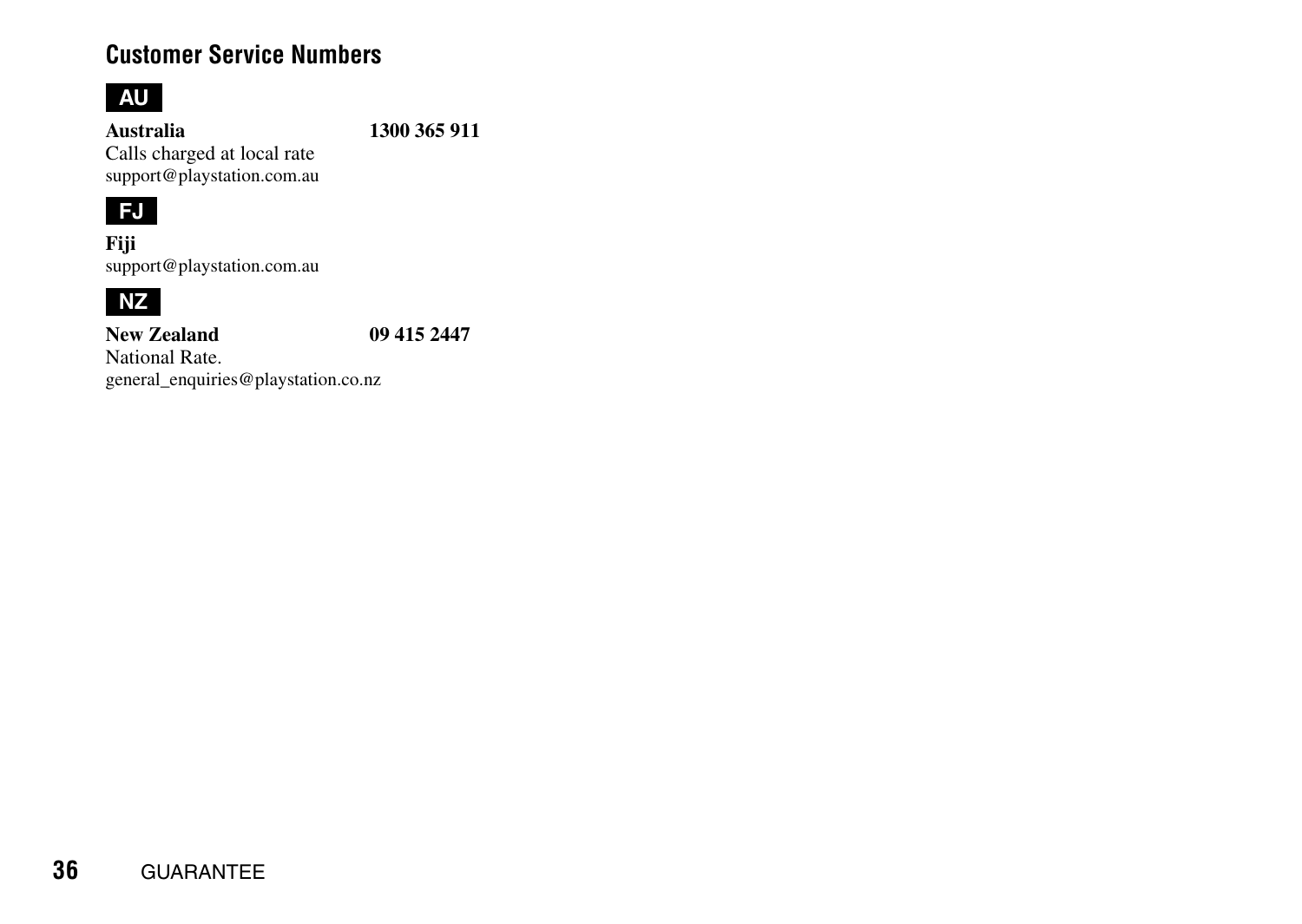# <span id="page-36-0"></span>**Before disposing of or transferring the PSP® system**

Before disposing of or giving your PSP<sup>®</sup> system to another person for any reason, delete all the data and restore the default settings on the system. This will help prevent unauthorised access to or use of your credit card or other personal information.

- 1 **Select (Settings) (System Settings) [Restore Default Settings] to go back to the settings at the time of purchase.**
- 2 **Select (Settings) (System Settings) [Format System Storage] to delete all the data saved in the system storage.**



Where you see either symbol on any of our electrical products, batteries or packaging, it indicates that the relevant electrical product or battery should not be disposed of as general household waste in Europe. To ensure the correct waste treatment of the product and battery, please dispose of them in accordance with any applicable local laws or requirements for disposal of electrical equipment/batteries. In so doing, you will help to conserve natural resources and improve standards of environmental protection in treatment and disposal of electrical waste.

This symbol may be used on batteries in combination with additional chemical symbols. The chemical symbols for mercury (Hg) or lead (Pb) will appear if the battery contains more than 0.0005% mercury or more than 0.004% lead.

This product contains a battery which is permanently built-in for safety, performance or data integrity reasons. The battery should not need to be replaced during the lifetime of the product and should only be removed by skilled service personnel. To ensure the correct waste treatment of the battery, please dispose of this product as electrical waste.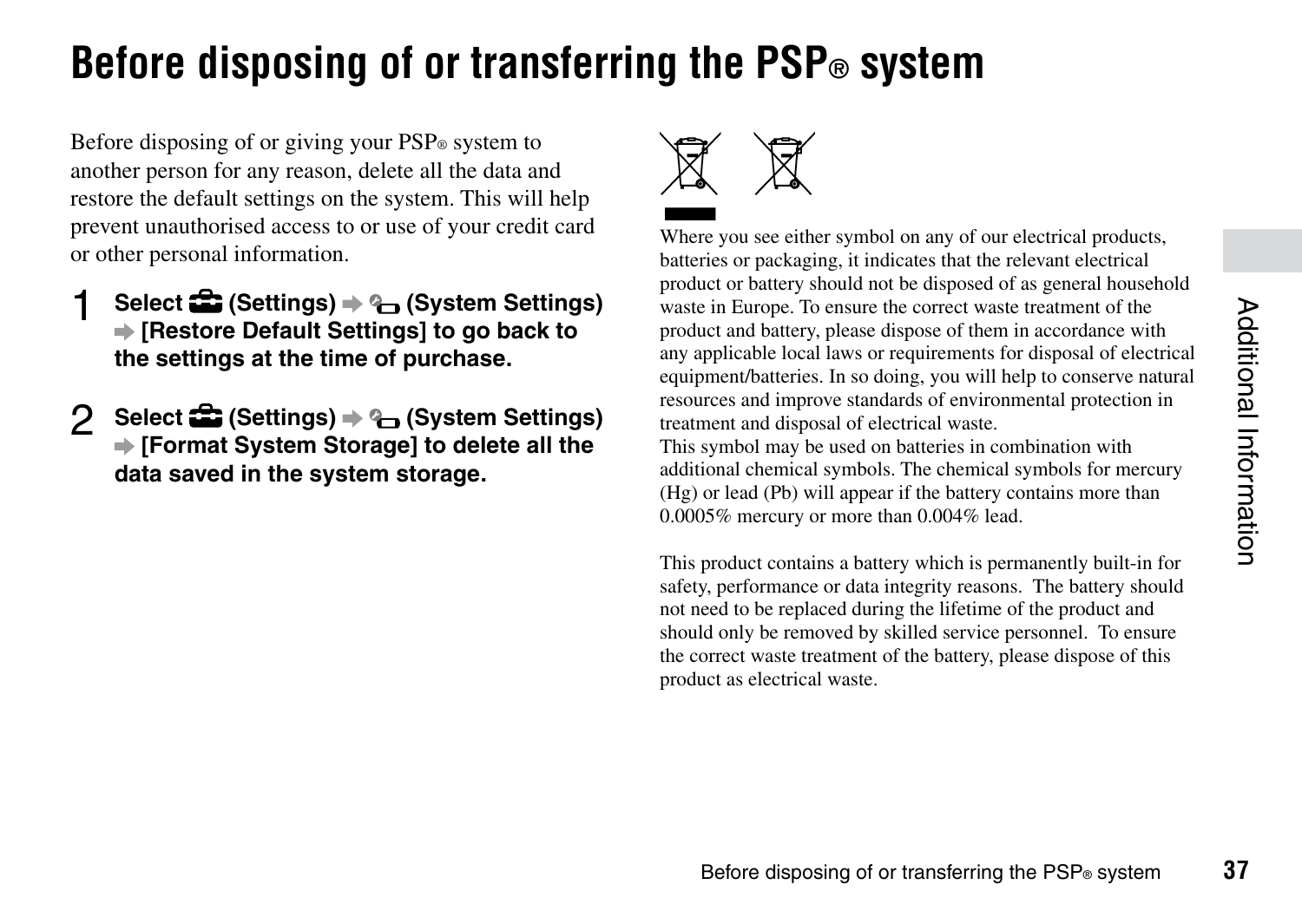# <span id="page-37-0"></span>**Specifications**

Design and specifications are subject to change without notice.

| LCD screen                   | 4.3 inches / 10.9 cm (16:9) full-<br>transparent type, TFT drive<br>Approximately 16,770,000<br>colours displayed                            |
|------------------------------|----------------------------------------------------------------------------------------------------------------------------------------------|
| Sound                        | Monaural speaker                                                                                                                             |
| Internal disc drive          | Read-only Universal Media Disc<br>drive                                                                                                      |
| Interface                    | DC IN 5V connector<br>Hi-Speed USB (USB 2.0<br>compliant)<br>DC OUT connector<br>Headset connector<br>Memory Stick PRO Duo <sup>™</sup> slot |
| Power source                 | AC Adaptor: DC 5.0 V<br>Rechargeable Battery Pack:<br>Lithium-Ion rechargeable Battery<br>Pack                                               |
| Maximum power<br>consumption | Approx. 6 W (when charging)                                                                                                                  |
| External dimensions          | Approx. $172.4 \times 73.4 \times 21.6$ mm<br>(width $\times$ height $\times$ depth)<br>(excludes largest projection)                        |

# **PSP® (PlayStation®Portable) system**

| Weight                                                   |            | Approx. 223 g (including Battery<br>Pack)                                                                                                          |
|----------------------------------------------------------|------------|----------------------------------------------------------------------------------------------------------------------------------------------------|
| Operating environment<br>temperature                     |            | $5^{\circ}$ C - 35 $^{\circ}$ C                                                                                                                    |
| Universal<br>Compatible<br>codecs<br>Memory<br>$Stick^m$ | Media Disc | Video:<br>H.264/MPEG-4 AVC Main<br>Profile Level 3<br>Music:<br>H.264/MPEG-4 AVC Main<br>Profile Level 3, Linear PCM,<br>ATRAC3 plus <sup>7M</sup> |
|                                                          |            | For details, refer to the User's<br>Guide $(\bullet \bullet)$ page 3).                                                                             |

# **Universal Media Disc laser**

| Wave length  | $655 - 665$ nm            |
|--------------|---------------------------|
| <b>Power</b> | Max. 0.28 mW              |
| Type         | Semiconductor, continuous |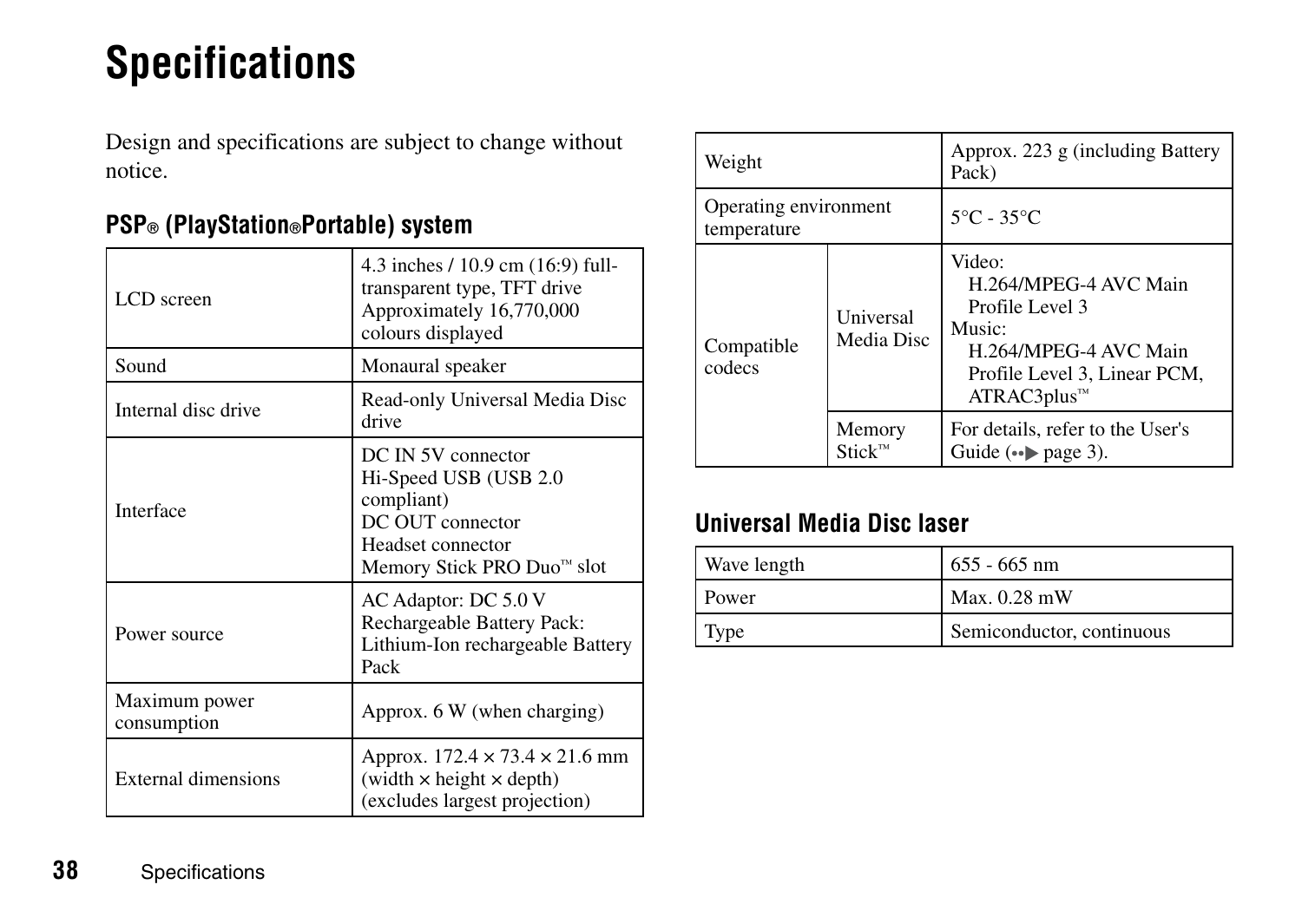# **AC Adaptor\***

| Input                      | AC 100-240 V, 50/60 Hz                                                                                                                                                                                                                                   |
|----------------------------|----------------------------------------------------------------------------------------------------------------------------------------------------------------------------------------------------------------------------------------------------------|
| Output                     | DC 5 V, Max. 1500 mA                                                                                                                                                                                                                                     |
| <b>External dimensions</b> | Approx. $46 \times 22 \times 61$ mm (width<br>$\times$ height $\times$ depth) (excludes<br>largest projection) (PSP-E1002)<br>Approx. $51 \times 61 \times 54$ mm (width<br>$\times$ height $\times$ depth) (excludes<br>largest projection) (PSP-E1003) |
| Weight                     | Approx. 57g (PSP-E1002)<br>Approx. 66g (PSP-E1003)                                                                                                                                                                                                       |

\* The PSP- E1003 model comes with a combined AC Adaptor and AC Power Cord.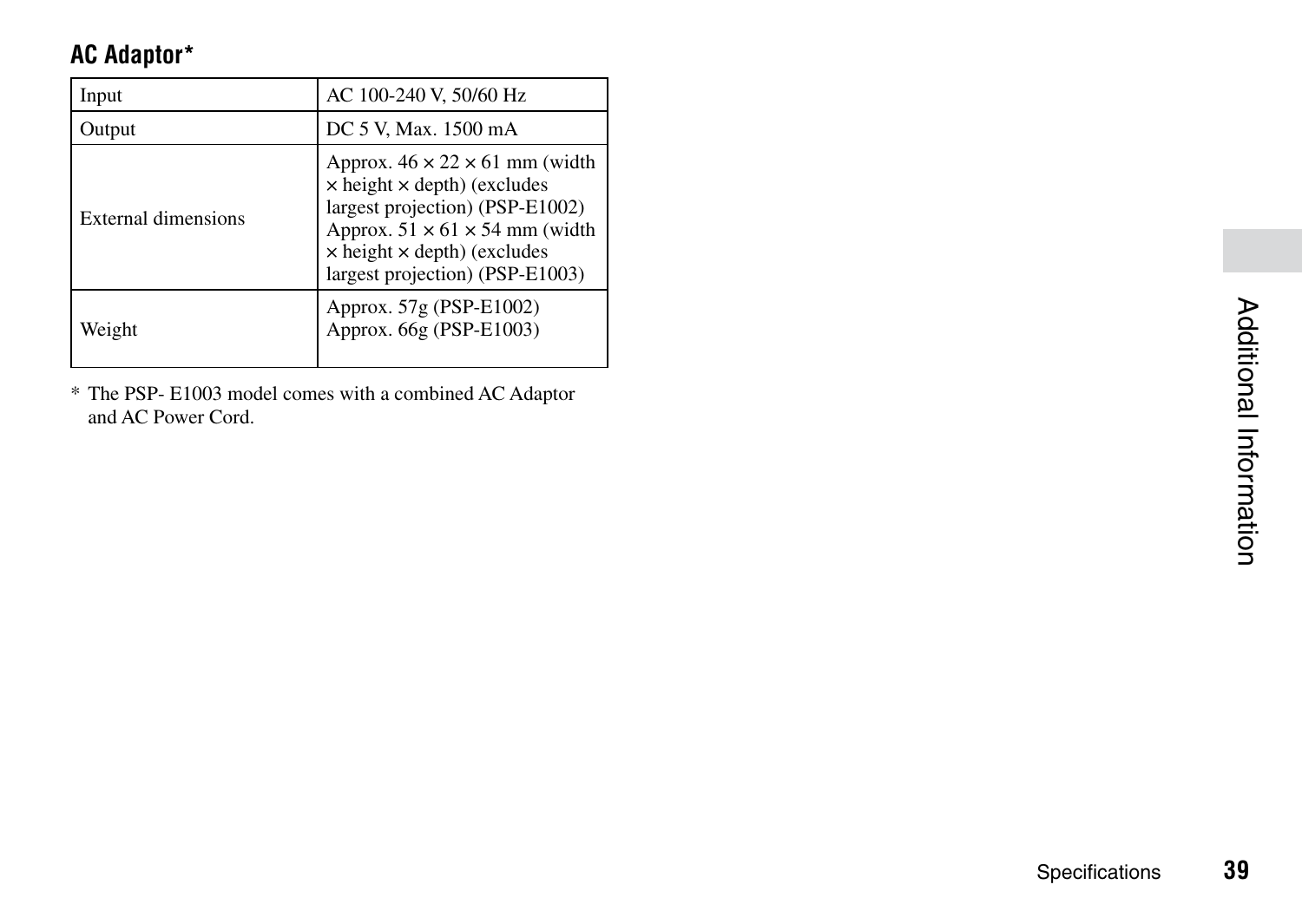# <span id="page-39-0"></span>**Compatible media**

The media types listed below can be used on the  $PSP<sub>®</sub>$ system. Throughout this manual, the term "Memory Stick  $Duo<sup>mu</sup>$  is used to refer to all types of Memory Stick™ media in the table below.

| Type                                                                                  | Logo                                                      |
|---------------------------------------------------------------------------------------|-----------------------------------------------------------|
| Memory Stick Duo <sup>™</sup> (not<br>MagicGate <sup>™</sup> -compatible)             | MEMORY STICK DUO                                          |
| MagicGate™ Memory Stick<br>$Duo^{m*1}$                                                | MEMORY STICK DUO<br><b>MAGICGATE</b>                      |
| Memory Stick Duo <sup>™</sup><br>(MagicGate <sup>™</sup> compatible) <sup>*1 *2</sup> | MEMORY STICK DUO<br><b>MAGICGATE</b>                      |
| Memory Stick PRO Duo <sup>74</sup> *1 *2                                              | MEMORY STICK PRO DUO<br><b>MAGICGATE</b> <sub>W</sub>     |
| Memory Stick PRO-HG<br>$Duo^{m*1*2}$                                                  | MEMORY STICK PRO-HG DUO.<br><b>MAGICGATE</b> <sub>M</sub> |
| Memory Stick Micro <sup>™</sup><br>$(M2^{m})$ *1 *2 *3                                | MP.                                                       |

\*1 Compatible with MagicGate™

\*2 Compatible with high-speed data transfer over a parallel interface.

\*3 To use Memory Stick Micro™ media, you must first insert it into an M2 Duo-size adaptor. If the Memory Stick Micro™ is inserted directly into the system, it may not be able to be ejected.

#### Hints<sup>1</sup>

- The standard-size Memory Stick™ cannot be used with the system.
- Performance of all Memory Stick™ media is not guaranteed.
- If a Memory Stick Duo™ is formatted in a device other than the PSP<sup>®</sup> system, such as a PC, it is possible that the system will not recognise it. If this happens, go to  $\mathbb{Q}$  (System Settings)  $\Rightarrow$ "Format Memory Stick™" and re-format the Memory Stick Duo™.

# **Universal Media Disc**

Universal Media Disc contain a region code that is assigned to each sales region. This system can play Universal Media Disc marked with either region code "ALL", "4" (PSP- E1002 only) or "2" (PSP- E1003 only).



(PSP- E1002 only)



(PSP- E1003 only)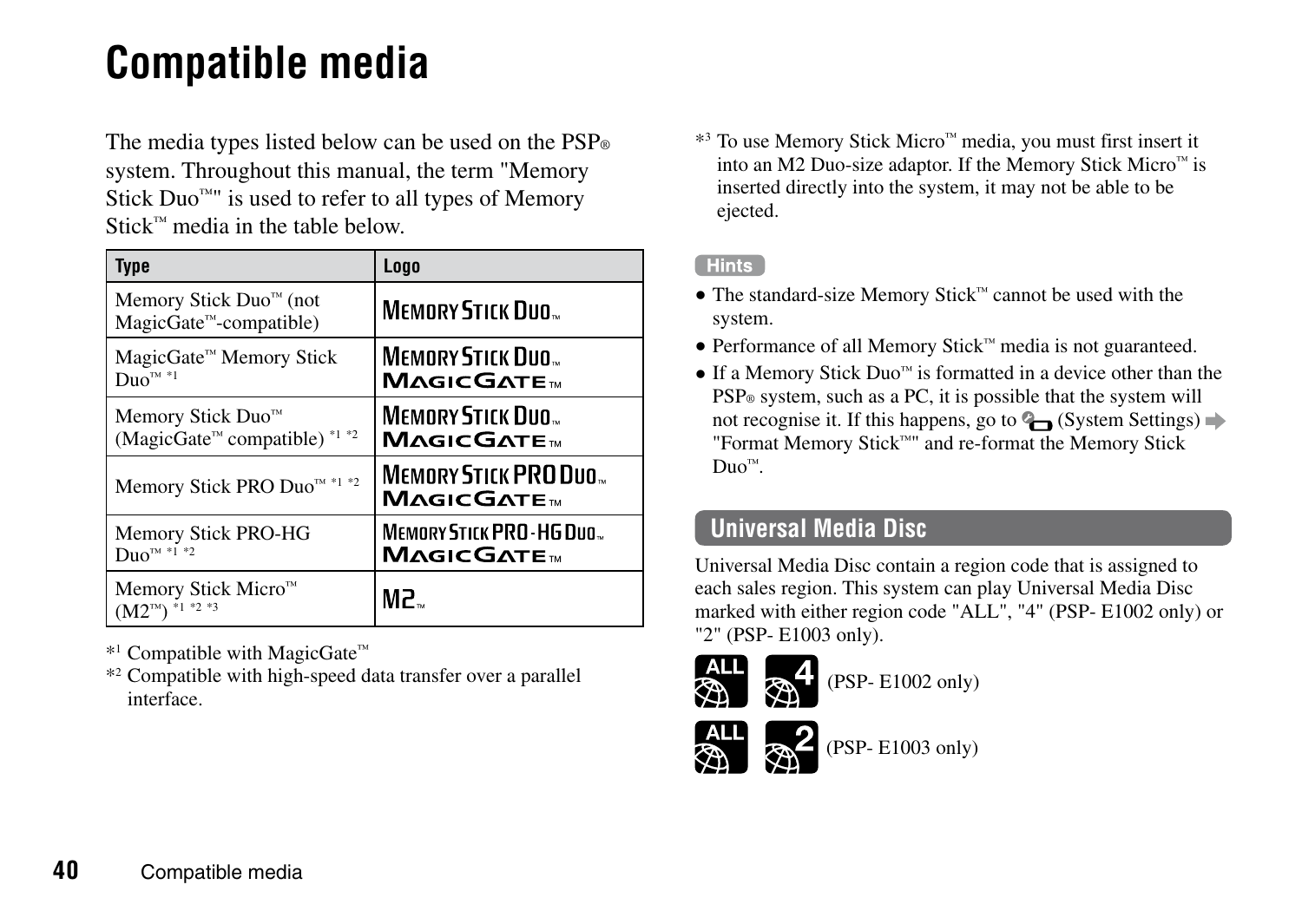# Additional Information **41**Additional Information

# **Memory Stick Duo™**

For best results, follow these guidelines:



- $\bullet$  Do not touch the connector area  $(\sqrt{\mathbf{A}})$  with your hands or with metal objects.
- $\bullet$  Do not press hard when writing on the memo area ( $\overline{|\mathbf{R}|}$ ).
- Do not use or store a Memory Stick Duo™ in the following:
	- Places subject to high temperatures, such as in a hot vehicle
	- Locations exposed to direct sunlight
	- Locations that are very humid or conducive to corrosion
- When using Memory Stick Duo™ media without an erasure prevention switch, take care not to overwrite or delete data by accident. If your Memory Stick Duo™ media has an erasure prevention switch, you can prevent data from being saved, edited, or deleted by setting the switch in the LOCK position.

# **Recorded data**

Do not use the Memory Stick Duo™ in the following ways, as doing so may result in data loss or corruption:

- Removing the Memory Stick Duo™ or turning off the system while it is loading or saving data or being formatted.
- Using it in a location that is exposed to static electricity or electrical interference.

If, for any reason, software or data loss or corruption occurs, it is usually not possible to recover the software or data. Sony Computer Entertainment Inc. and its subsidiaries and affiliates accept no liability for damages, costs or expenses arising from software, data loss or corruption.

# **File size limitation**

The specification of the file system used on Memory Stick™ media limits the size of files that can be recorded or played to less than 4 GB per file.

# **MagicGate™**

 $MAGICGATE<sub>w</sub>$  is a term of convright-protection technology developed by Sony Corporation.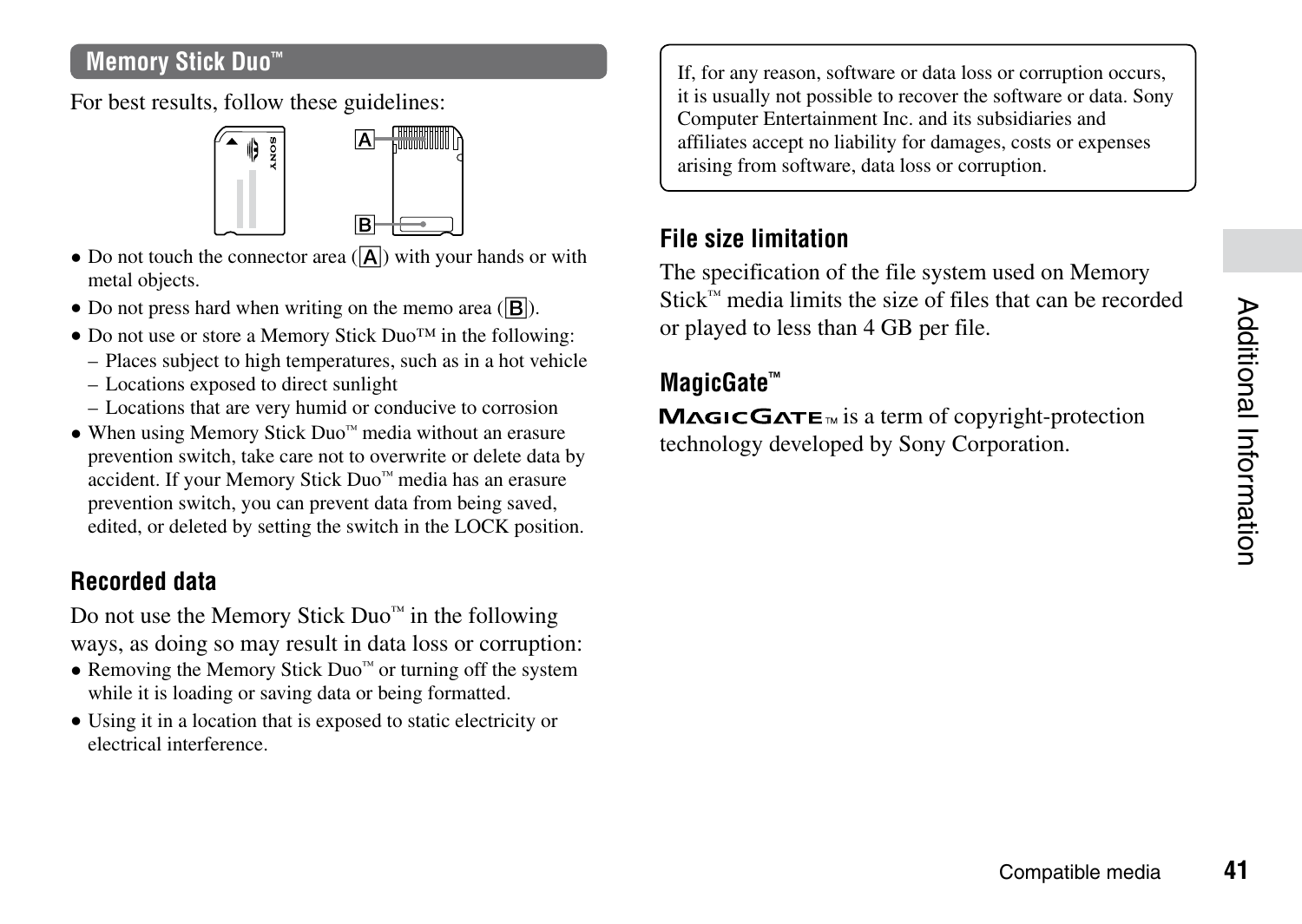# <span id="page-41-0"></span>**Copyright and trademarks**

" $\mathbb{R}$ ", "PlayStation", " $\widehat{\triangle}$   $\widehat{\triangle}$   $\widehat{\triangle}$   $\widehat{\square}$ " and " $\widehat{\mathbb{R}^{-1}}$ " are registered trademarks of Sony Computer Entertainment Inc. Also, "PS3" is a trademark of the same company.

"XMB" and "xross media bar" are trademarks of Sony Corporation and Sony Computer Entertainment Inc.

"SONY" and " $\overline{\Phi}$ " are registered trademarks of Sony Corporation. Also, "Memory Stick", "Memory Stick Duo", "Memory Stick Micro", " $M2$ ", " $\sum_{\text{w}}$ " and "MagicGate" are trademarks of the same company.



U.S. and foreign patents licenced from Dolby Laboratories.

ATOK is a registered trademark of JUSTSYSTEM CORP. in Japan and other countries



Software developed by the NetBSD Foundation. Inc. and its contributors is used for the communication functions of this product. For more information, see http://www.scei.co.jp/psp-license/pspnet.txt

This product includes RSA BSAFE® Cryptographic software from RSA Security Inc.

RSA, BSAFE are either registered trademarks or trademarks of RSA Security Inc. in the United States and/or other countries. RSA Security Inc. All rights reserved.

This product adopts S3TC texture compression technology under licence from S3 Graphics, Co., Ltd.

MPEG Layer-3 audio coding technology and patents licenced from Fraunhofer IIS and Thomson.

This software is based in part on the work of the Independent JPEG Group.

Copyright © 1988-1997 Sam Leffler Copyright © 1991-1997 Silicon Graphics, Inc.